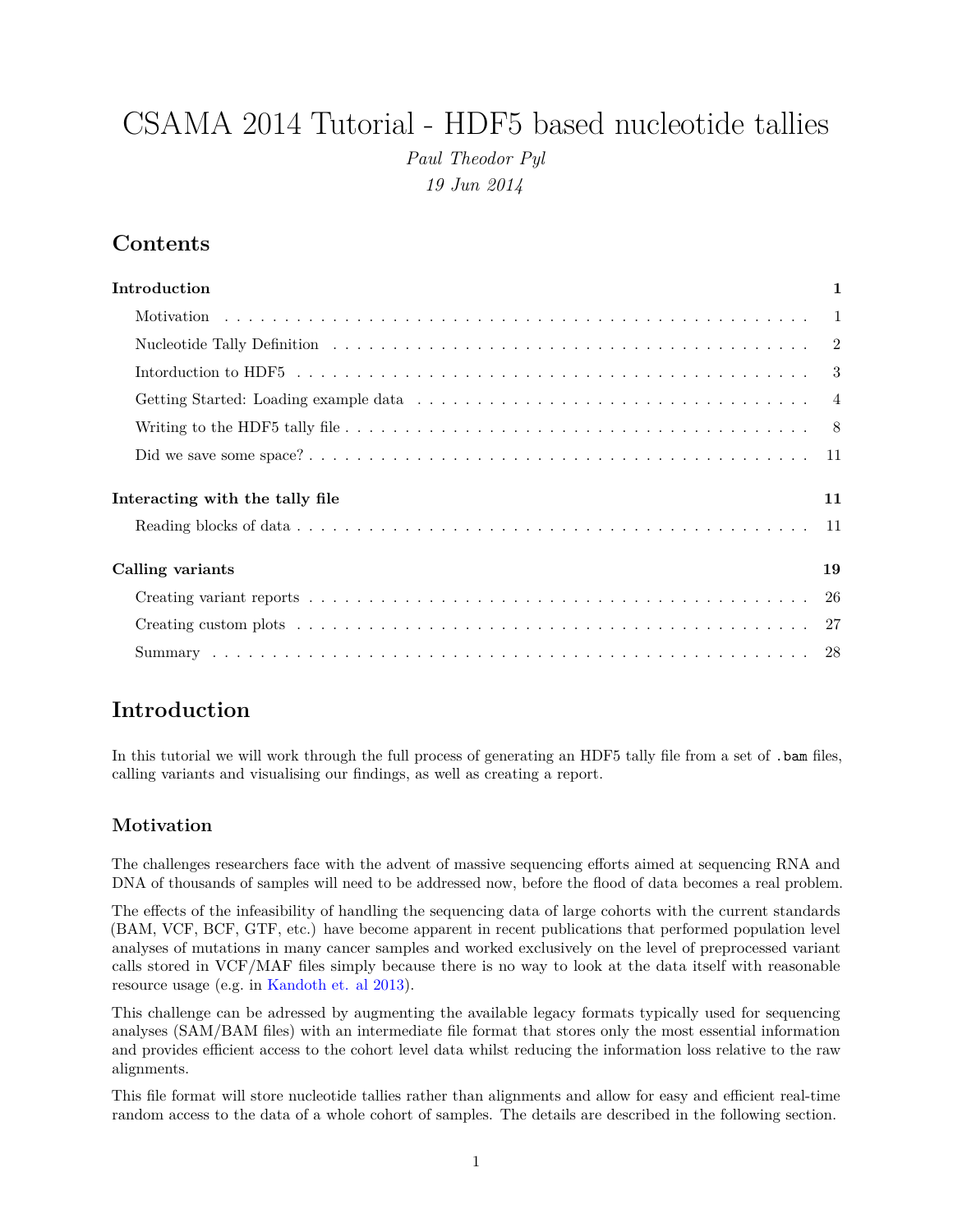*h5vc* is a tool that is designed to provide researchers with a more intuitive and effective way of interacting with data from large cohorts of samples that have been sequenced with next generation sequencing technologies.

#### <span id="page-1-0"></span>**Nucleotide Tally Definition**

The tally data structure proposed here consists of 4 datasets that are stored for each chromosome (or contig). Those datasets are:

- Counts: A table that contains the number of observed mismatches at any combination of base, sample, strand and genomic position,
- Coverages: A table that contains the number of reads overlapping at any combination of sample, strand and genomic position
- Deletions: A Table that contains the number of observed deletions of bases at any combination of sample, strand and genomic position
- Reference: A Table that contains the reference base against which the calls in the 'Deletions' and 'Counts' table were made.

We outline the basic layout of this set of tables here:

| Name      | Dimensions                                                             | Datatype |
|-----------|------------------------------------------------------------------------|----------|
| Counts    | $\left[\right]$ #bases, #samples, #strands, #positions $\left[\right]$ | int      |
| Coverages | $\left[\right]$ #samples, #strands, #positions $\left  \right $        | int      |
| Deletions | $\left[\right]$ #samples, #strands, #positions $\left  \right $        | int      |
| Reference | $\left[\right.$ # positions $\left.\right $                            | int      |

An HDF5 file has an internal structure that is similar to a file system, where groups are the directories and datasets are the files. The layout of the tally file is as follows: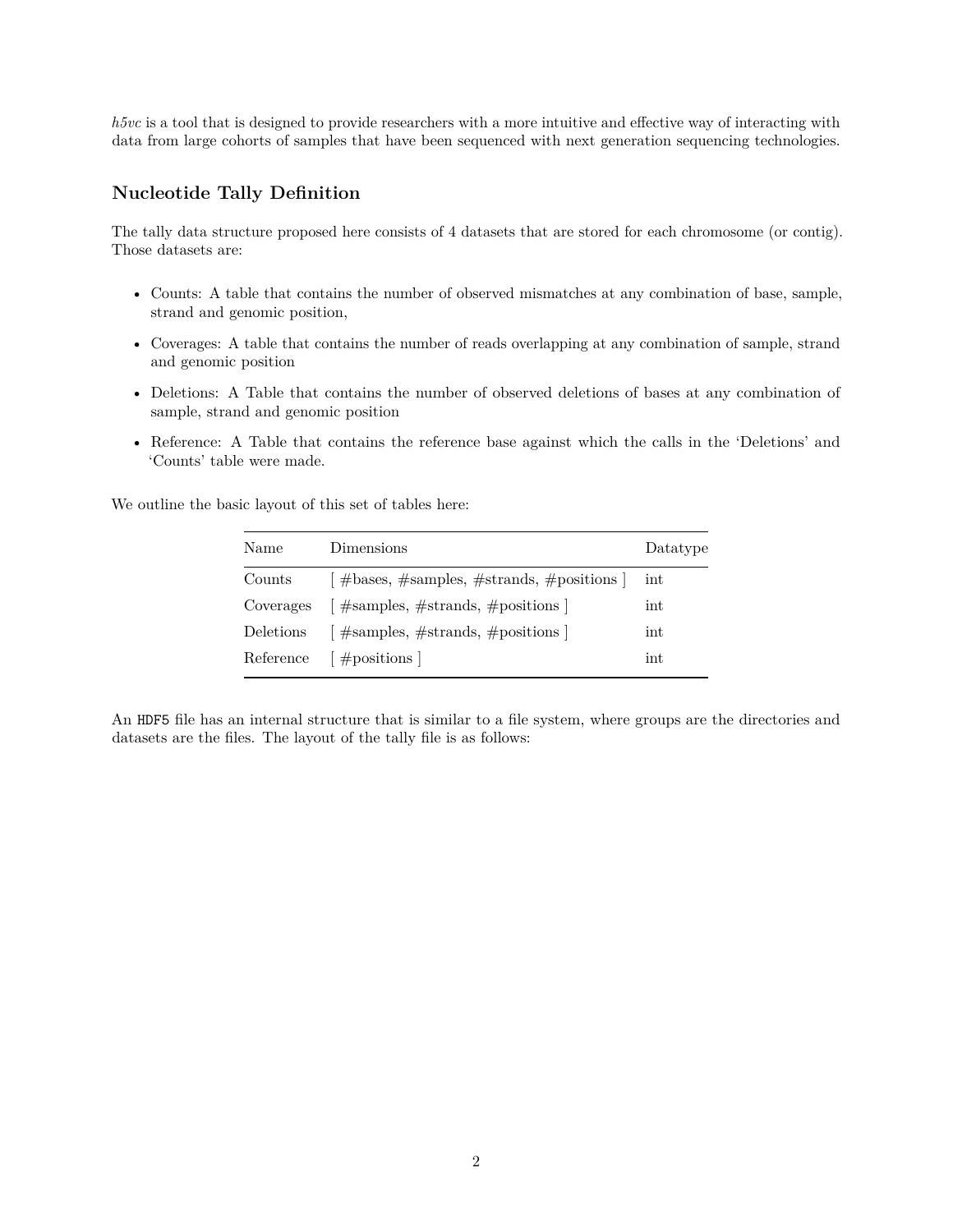

A tally file can contain data from more than one study but each study will reside in a separate tree with a group named with the study-ID at its root and sub-groups for all the chromosomes / contigs that are present in the study. Attached to each of the chromosome groups are the 4 datasets described above.

Additionally each chromsome group stores sample data about the samples involved in the experiment (patientID, type, location in the sample dimension) as HDF5 attributes. Convenience functions for extracting the metadata are provided, see examples below.

#### <span id="page-2-0"></span>**Intorduction to HDF5**

The following code examples create an HDF5 file and fill it with some random data to illustrate the functions we can use to interact with HDF5 files.

```
#We use the rhdf5 package
library(rhdf5)
filename <- tempfile() #using a temporary file
h5createFile(filename) #creating the basic file layout
```
#### ## [1] TRUE

We can use the h51s function to list the content of the file (it is empty right now).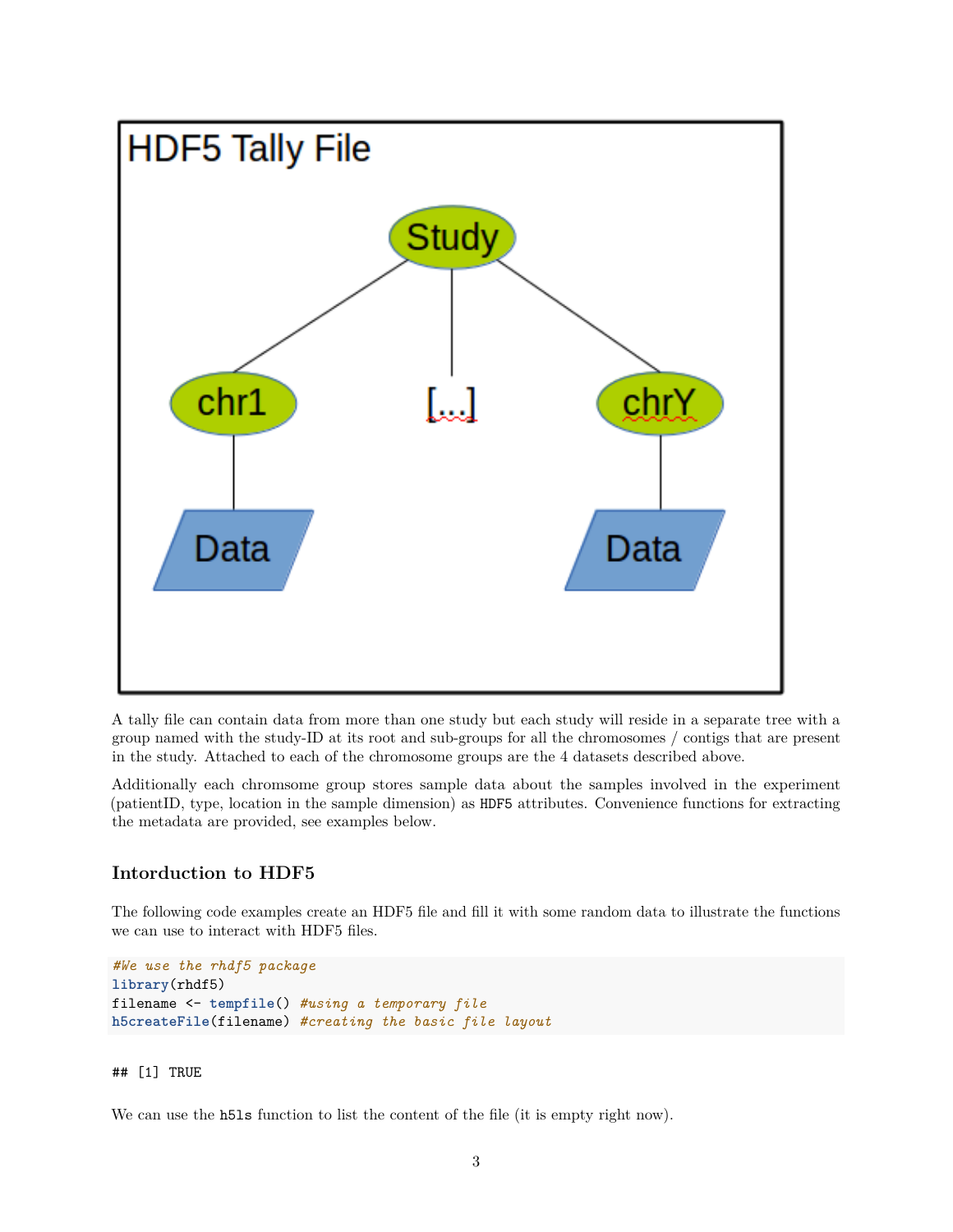**h5ls**(filename)

```
## [1] group name otype dclass dim
## <0 rows> (or 0-length row.names)
```
Let us use h5write to write some stuff into the file (we use small examples, in a nucleotide tally file the array dimensions will be several orders of magnitude larger).

```
h5write(obj = array(rnorm(20), dim=c(4,5)), file = filename, name = "/RandomArray")
h5write(obj = rpois(100, 10), file = filename, name = "/PoissonVector")
h5ls(filename)
```
## group name otype dclass dim ## 0 / PoissonVector H5I\_DATASET INTEGER 100 ## 1 / RandomArray H5I\_DATASET FLOAT 4 x 5

As you can see each dataset shows up in the listing of the file content (h5ls(filename)). We can use h5read to extract the data from the file again, if we simpy specify a filename and dataset name we will retrieve the whole dataset. Since this is a really bad idea for large scale projects (e.g. nucleotide tallies of human samples), we can also use subsetting to extract parts of the data. Have a look at ?h5read if you want to know more about the possible ways of retrieving data.

**h5read**(file = filename, name = "/PoissonVector")

## [1] 5 13 14 12 13 7 9 12 11 10 11 7 15 8 12 13 11 9 11 6 13 14 15 ## [24] 15 9 8 17 10 6 15 15 12 20 3 19 6 8 11 7 9 15 15 13 11 5 10 ## [47] 10 10 9 12 11 6 12 14 9 9 8 4 12 8 9 9 14 13 11 7 11 10 9 ## [70] 10 15 9 14 5 9 9 6 10 12 6 12 14 7 7 5 11 15 10 12 12 11 12 ## [93] 12 10 9 16 13 21 11 14

```
h5read(file = filename, name = "/RandomArray", index = list(2:4, 3:5))
```
 $\sharp$  # [,1] [,2] [,3] ## [1,] 1.3869 -0.04903 -2.1607 ## [2,] 0.3426 -0.32988 -0.5712 ## [3,] 0.1115 -0.61792 0.5584

> **Question:** How would you extract all the numbers from the /PoissonVector dataset, that have an odd index (Hint:  $7 \frac{\%}{2}$  is equal to 1)

This should give you a basic idea of how we can interact with HDF5 files on a low level. Luckily there are wrapper functions in h5vc that we can use to access the file in a more efficient way. Those will be discussed in the following sections.

#### <span id="page-3-0"></span>**Getting Started: Loading example data**

We use an example set of 24 pairs of .bam files (control and case each) of which the last 6 pairs (samples 37 through 48) are whole genome sequencing data and the others are whole exome sequencing data. The .bam files have been subsetted to only contain reads that span our region of interest (the NRAS gene, see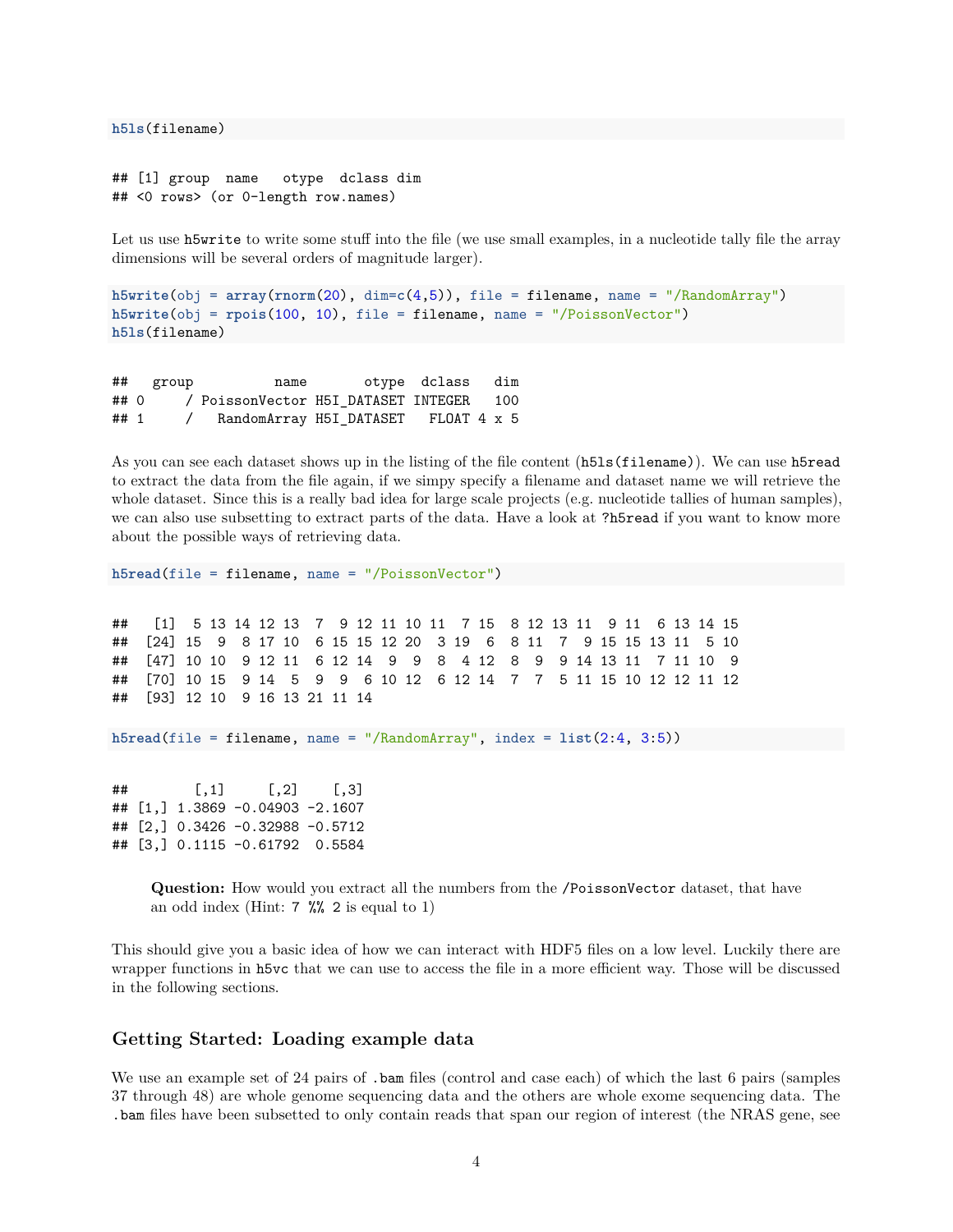below). The samples are numbered 1 to 48 and successive samples belong together (e.g. samples 3 and 4 are the control and case sample of the second pair, . . . ). All samples are from human tissue and represent pairs of tumour and matched control.

If you have not obtained a copy of the example data, do so now: while connected to the csama wlan download [\[http://192.168.0.9/materials/04\\_Thursday/labs/ExampleData.zip\]](http://192.168.0.9/materials/04_Thursday/labs/ExampleData.zip) and extract the contents into a subfolder of your working directory that you name ExampleData. (You can find out the current working directory of your R session by typing getwd() at the R prompt.)

**getwd**()

## [1] "/Users/pyl/Projects/CSAMA2014"

The .bam files should now be located in the ExampleData folder and the first step is to load the required packages and get the list of .bam files.

**library**(h5vc) **library**(Rsamtools)

```
bamFiles <- list.files("ExampleData", "bam$") #list available data files
bamFiles <- file.path( "ExampleData", bamFiles)
# we use scanBamHeader to extract information about the contigs
chromdim <- sapply( scanBamHeader(bamFiles), function(x) x$targets )
colnames(chromdim) <- bamFiles
chromdim[,1]
```
## 1 2 3 4 5 6 7 ## 249250621 243199373 198022430 191154276 180915260 171115067 159138663 ## 8 9 10 11 12 13 14 ## 146364022 141213431 135534747 135006516 133851895 115169878 107349540 ## 15 16 17 18 19 20 21 ## 102531392 90354753 81195210 78077248 59128983 63025520 48129895 ## 22 X Y MT ## 51304566 155270560 59373566 16569

In this tutorial we will look at a region on the genome from 115200000 to 115300000 bases on chromosome one (overlapping the NRAS gene). Note that the .bam files we use only contain reads overlapping this region.

```
chrom = "1"
startpos = 115200000
endpos = 115300000
```
We can create nucleotide tallies using a number of different functions:

- h5vc::tallyBAM is a function that creates a nucleotide tally for one given .bam file, chromosome and region
- h5vc::applyTallies is a function that applies h5vc::tallyBAM to a list of .bam files and handles the correct merging of the results into one block of data. This implementation uses BiocParallel::bplapply with the last registered BPPARAM, which defaults to serial execution but can be used with multicore (BiocParallel::MulticoreParam) as well as multi-machine (BiocParallel::BatchJobsParam) setups.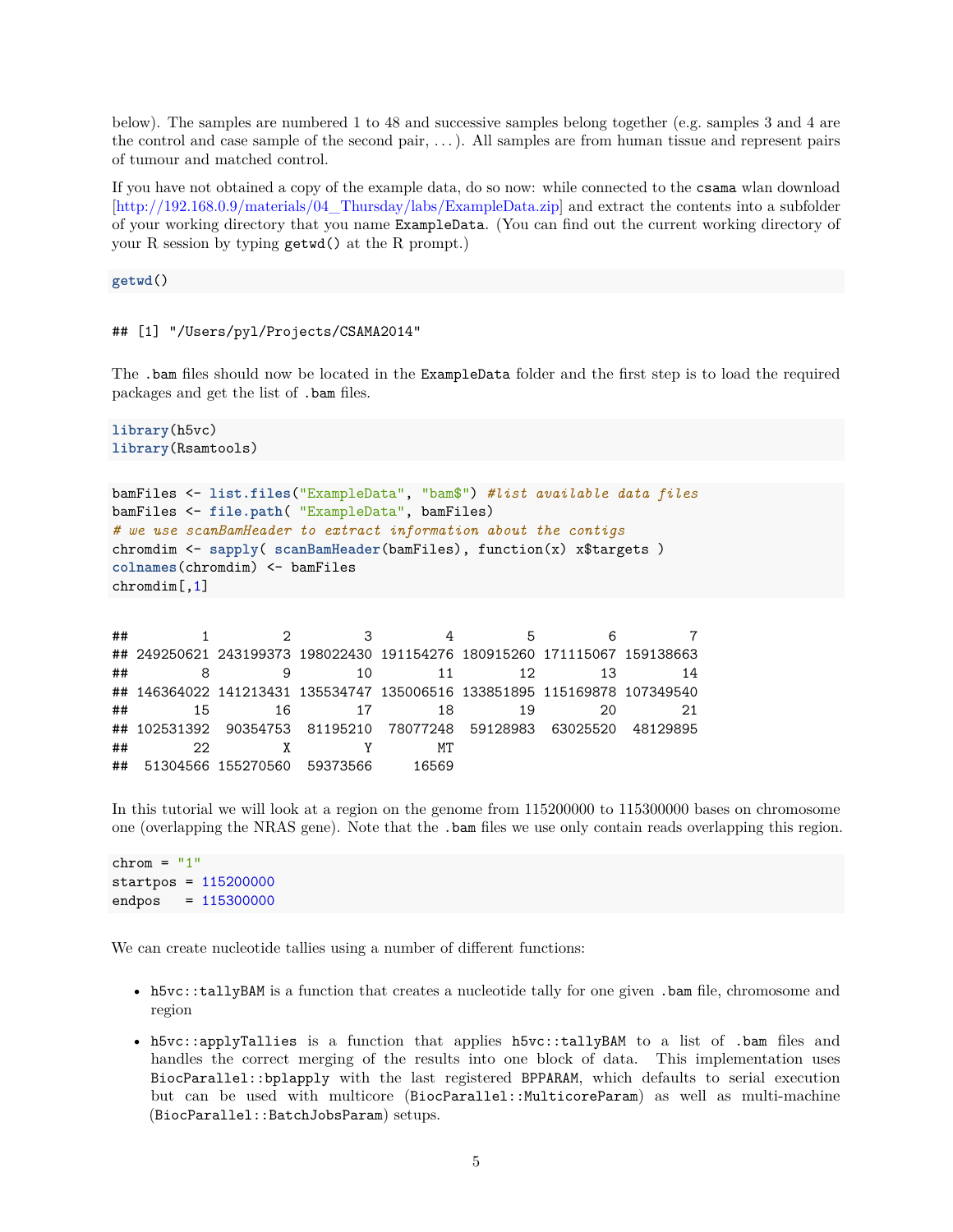We will use the applyTallies function and if your machine has more than one core available you could test the influence of registereing BiocParallel::MulticoreParam objects with different numbers of workers. It is not expected to yield significant speed-ups (and might even slow things down) on a normal laptop computer. Once you move to a server with a powerful RAID setup or a network fileserver, you should be able to speed things up considerably, since there the I/O performance will not be the limiting factor anymore. Furthermore a big part of the used runtime goes to merging the tallies from the different files into one block of data, this can not be parallelised easily and remains an influential factor in the calculation.

```
library(BiocParallel) #load the library to enable parallel execution
maxWorkers <- 2 #Set this to 1 if you want serial execution
tallyList <- list() #outputs go in this list
timeList <- list() #time measurements go here
for( nWorkers in 1:maxWorkers ){
  # set the number of concurrent jobs (see ?register for details)
 register(MulticoreParam(workers = nWorkers))
  timeList[[nWorkers]] <- system.time(
      tallyList[[nWorkers]] <- applyTallies(bamFiles, chrom, startpos, endpos )
   )
  print(paste("Tallied with", nWorkers, "parallel tasks!"))
}
```
## [1] "Tallied with 1 parallel tasks!" ## [1] "Tallied with 2 parallel tasks!"

```
timeList
```
## [[1]] ## user system elapsed ## 84.84 3.57 89.05 ## ## [[2]] ## user system elapsed ## 90.465 7.269 102.447

In the tally calls we just ran we didn't specify a reference genome sequence and the algorithm will default to a majority vote amongst all samples in this case. In order to call also homozygous variants reliably we will have to specify the reference sequence, since at a homozygous position the majority-vote based best guess for what the reference base was, will in fact be the alternative allele of the homozygous variant. Please also read ?tallyBAM for background on the function and an explanation of the parameters.

To avoid this problem we can provide a DNAString to the function which will be used as the reference sequence, we get this from one of the BSGenome packages. Note that the following code uses BSgenome.Hsapiens.UCSC.hg19 which has a naming convention that is different from the names of the choromosomes used in the .bam files ("chrX" vs. "X") and we need to fix this through the call to paste0("chr", chrom).

```
# we load a reference genome and use a subset of it as a parameter to applyTallies
suppressPackageStartupMessages(library(BSgenome.Hsapiens.UCSC.hg19))
tallies <- applyTallies(
 bamFiles, chrom = chrom, start = startpos, stop = endpos, ncycles = 10,
 reference = BSgenome.Hsapiens.UCSC.hg19[[paste0("chr", chrom)]][startpos:endpos] )
# the first and last 10 sequencing cycles are called unreliable
str(tallies)
```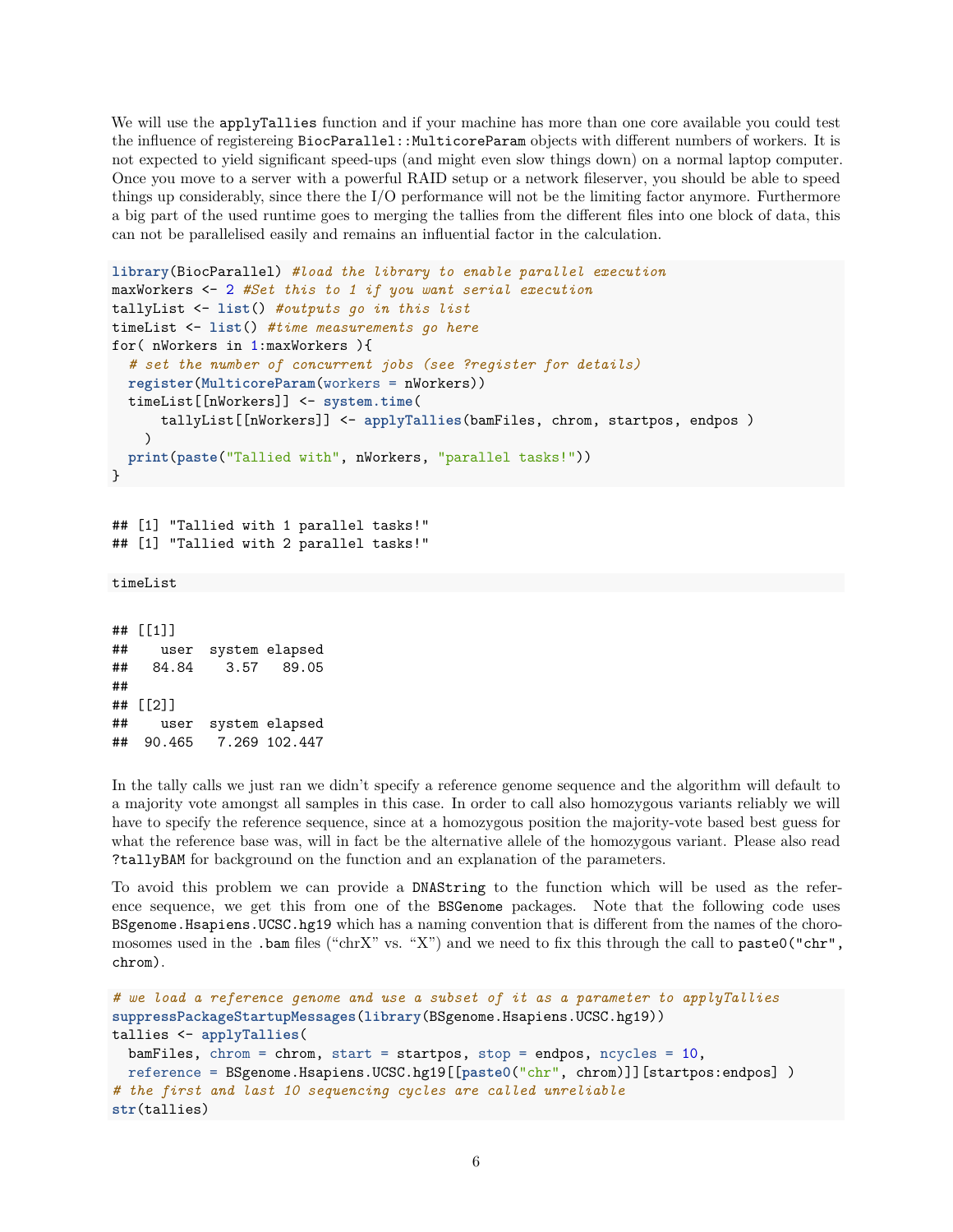```
## List of 4
## $ Counts : num [1:12, 1:48, 1:2, 1:100001] 0 0 0 0 0 0 0 0 0 0 ...
## ..- attr(*, "dimnames")=List of 4
## .. ..$ : chr [1:12] "A.front" "C.front" "G.front" "T.front" ...
## .. ..$ : NULL
## .. ..$ : chr [1:2] "+" "-"
## .. ..$ : NULL
## $ Coverages: int [1:48, 1:2, 1:100001] 0 0 0 0 0 0 0 0 0 0 ...
## ..- attr(*, "dimnames")=List of 3
## .. ..$ : NULL
## .. ..$ : chr [1:2] "+" "-"
## .. ..$ : NULL
## $ Deletions: int [1:48, 1:2, 1:100001] 0 0 0 0 0 0 0 0 0 0 ...
## ..- attr(*, "dimnames")=List of 3
## .. ..$ : NULL
## .. ..$ : chr [1:2] "+" "-"
## .. ..$ : NULL
## $ Reference: num [1:100001] 0 0 1 3 1 1 0 0 0 0 ...
```
It is advisable to have a look at ?tallyBAM and ?applyTallies for an explanation of the parameters.

**Question:** Try to replace the BSgenome object that is used by one that follows ENSEMBL notation (e.g. "BSgenome.Hsapiens.NCBI.GRCh38") and remove the unneccessary paste command. Compare the results of head(seqlevels(BSgenome.Hsapiens.NCBI.GRCh38)) and head(seqlevels(BSgenome.Hsapiens.UCSC.hg19)).

As you can see the resulting object of the call is a simple list containing a set of arrays, which each correspond to one of the datasets we want to write to the HDF5 file.

Now that we have created the tally object we have to write the data to an HDF5 file so that we may reference it at a later point. In this simple example case we could always recreate the tally in each R session since it doesn't take long, but on a genome-wide scale this is completely impractical to do. You can see the substantial amount of time and compute resources used to create a whole-genome tally file as an investment that will pay off in the future, when you are (re-)running analyses and developing methods on the data. (have a look at the help page of ?batchTallies to see how to calculate tallies for many samples genome-wide using a compute cluster).

We will use the rhdf5::h5write function to write the data to the tally file, but first we must set up the tally file with the correct structure of groups and datasets. Note that each element of the list that was returned by our call to applyTallies corresponds to one dataset in the file.

```
chromlength <- chromdim[chrom,1] #grab the chromosome length from the first sample
study <- "/NRAS" #This will be the name of the main folder in the HDF5 file
tallyFile <- "NRAS.tally.hfs5"
if( file.exists(tallyFile) ){
  file.remove(tallyFile)
}
## [1] TRUE
if( prepareTallyFile(tallyFile, study, chrom, chromlength, nsamples = length(bamFiles))){
 h5ls(tallyFile)
}else{
  message( paste( "Preparation of:", tallyFile, "failed" ) )
}
```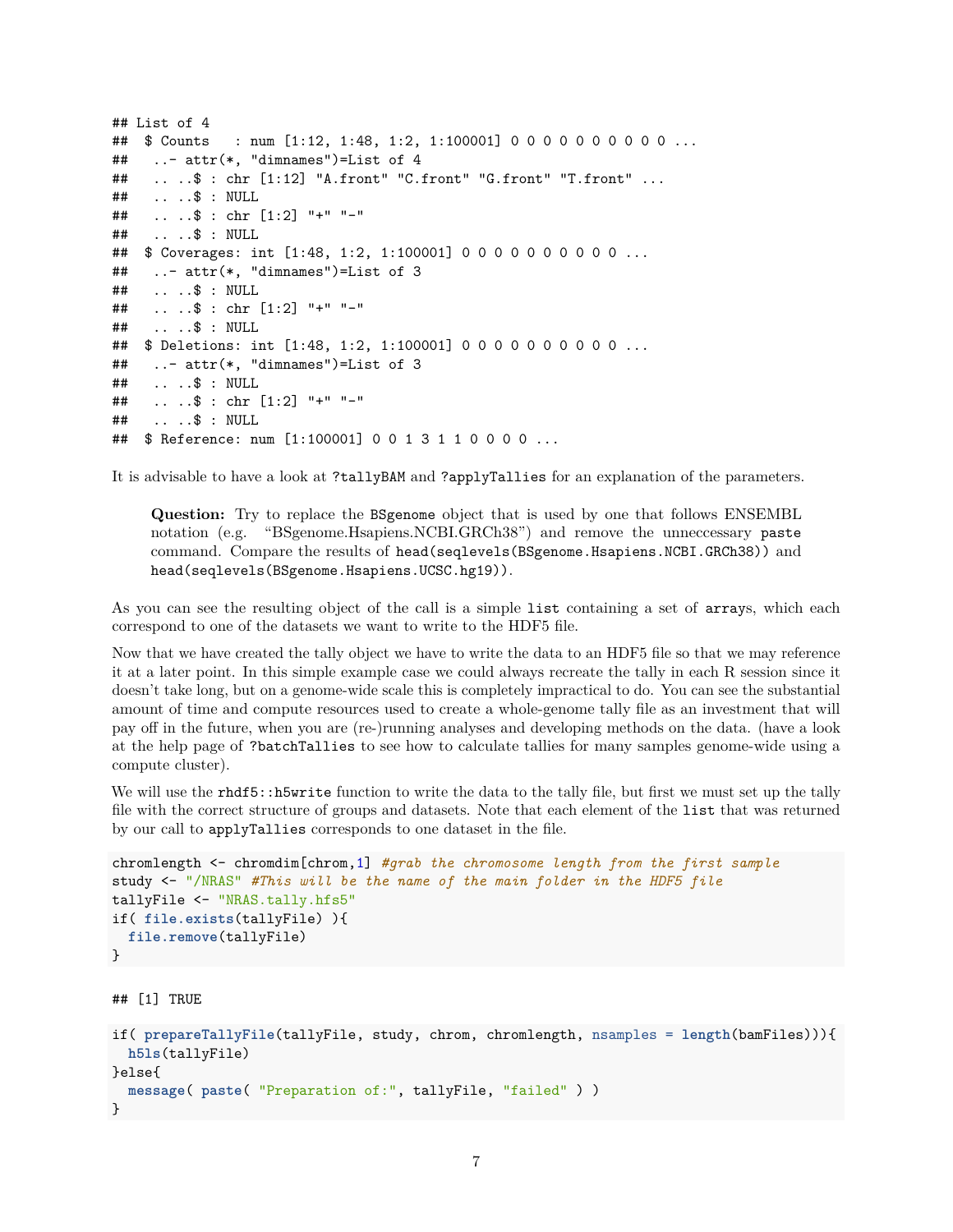| ##   | group |                  | name otype dclass                          |  |  |  | dim                |
|------|-------|------------------|--------------------------------------------|--|--|--|--------------------|
| ## 0 |       |                  | NRAS H5I GROUP                             |  |  |  |                    |
|      |       | $\#$ # 1 /NRAS 1 | H5I GROUP                                  |  |  |  |                    |
|      |       |                  |                                            |  |  |  |                    |
|      |       |                  | ## 3 /NRAS/1 Coverages H5I_DATASET INTEGER |  |  |  | 48 x 2 x 249250621 |
|      |       |                  | ## 4 /NRAS/1 Deletions H5I DATASET INTEGER |  |  |  | 48 x 2 x 249250621 |
|      |       |                  | ## 5 /NRAS/1 Reference H5I_DATASET INTEGER |  |  |  | 249250621          |

**Question:** Investigate ?prepareTallyFile and read about the influence of the chunkSize and compressionLevel parameters.

#### <span id="page-7-0"></span>**Writing to the HDF5 tally file**

Now that we have set up the file we can start writing the tally data to it, this we do using the rhdf5::h5write function on each dataset, specifying the target file, location within the file and the exact block of data we are writing to. For example the code index = list( NULL, NULL, startpos:endpos ) in the command used to write the "Coverages" dataset to the file, specifies that the block of data we are going to write covers all samples (the first NULL) on both strands (the second NULL) and goes from startpos to endpos in the genomic position dimension.

```
group <- paste(study, chrom, sep="/")
h5write( tallies$Counts, tallyFile, paste( group, "Counts", sep = "/" ),
         index = list( NULL, NULL, NULL, startpos:endpos ) )
h5write( tallies$Coverages, tallyFile, paste( group, "Coverages", sep = "/" ),
         index = list( NULL, NULL, startpos:endpos ) )
h5write( tallies$Deletions, tallyFile, paste( group, "Deletions", sep = "/" ),
         index = list( NULL, NULL, startpos:endpos ) )
h5write( tallies$Reference, tallyFile, paste( group, "Reference", sep = "/" ),
         index = list( startpos:endpos ) )
h5ls(tallyFile)
```

| ##   | group |                  | name otype dclass                          |  |  | dim |                    |
|------|-------|------------------|--------------------------------------------|--|--|-----|--------------------|
| ## 0 |       |                  | NRAS H5I GROUP                             |  |  |     |                    |
|      |       | $\#$ # 1 /NRAS 1 | H5I GROUP                                  |  |  |     |                    |
|      |       |                  |                                            |  |  |     |                    |
|      |       |                  | ## 3 /NRAS/1 Coverages H5I_DATASET INTEGER |  |  |     | 48 x 2 x 249250621 |
|      |       |                  | ## 4 /NRAS/1 Deletions H5I DATASET INTEGER |  |  |     | 48 x 2 x 249250621 |
|      |       |                  | ## 5 /NRAS/1 Reference H5I_DATASET INTEGER |  |  |     | 249250621          |

Another important aspect of using tally files is the sample meta-data. Since HDF5 datasets only store matrices without dimension names we need a way of knowing which id in the sample dimension corresponds to which sample and we probably want to keep some type of auxiliary information about each sample as well. We will construct the sample meta-data object (a data.frame) manually and use the setSampleData function to write is to the tally file. With the getSampleData function we can then retrieve the sample meta-data we wrote to the tally file to check if everything worked. To familiarise yourself with the required fields in a sample meta-data object, have a look at ?setSampleData

```
sampleData <- data.frame(
  Sample = gsub( ".bam", "", gsub( pattern = "ExampleData/", "", bamFiles)),
  Column = seq_along(bamFiles),
  Type = "Control",
  Library = "WholeExome",
```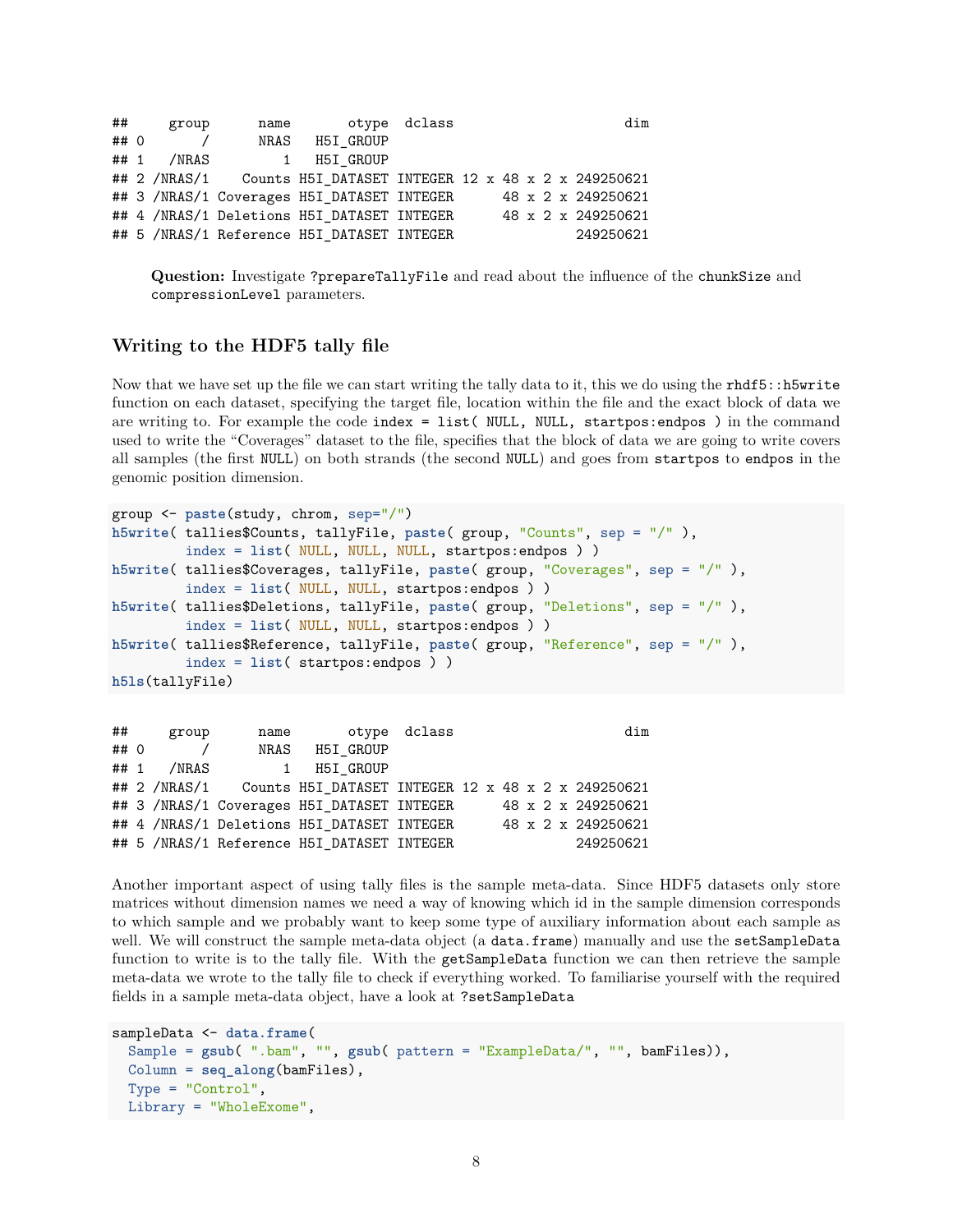```
stringsAsFactors = FALSE
 )
sampleData$SampleID <- sapply(
  strsplit( sampleData$Sample, "\\."),
  function(x) as.numeric(x[2])
  \lambdasampleData$Type[sampleData$SampleID %% 2 == 0] <- "Case"
sampleData$Patient <- paste0( "Patient", floor( (sampleData$SampleID + 1 ) / 2 ) )
sampleData$Library[sampleData$SampleID >= 37] <- "WholeGenome"
setSampleData( tallyFile, group, sampleData, largeAttributes = TRUE )
getSampleData( tallyFile, group )
```

| ##    |     | Column | Library    | Patient  |                                       | Sample SampleID | Type       |
|-------|-----|--------|------------|----------|---------------------------------------|-----------------|------------|
| ## 1  |     | 1      | WholeExome | Patient1 | Sample.1.rh                           |                 | 1 Control  |
| ## 2  |     | 2      | WholeExome |          | Patient5 Sample.10.rh                 | 10              | Case       |
| ##    | 3   | 3      | WholeExome |          | Patient6 Sample.11.rh                 |                 | 11 Control |
| ##    | 4   | 4      | WholeExome |          | Patient6 Sample.12.rh                 | 12              | Case       |
| ##    | 5   | 5      | WholeExome |          | Patient7 Sample.13.rh                 |                 | 13 Control |
| ##    | 6   | 6      | WholeExome |          | Patient7 Sample.14.rh                 | 14              | Case       |
| ##    | 7   | 7      | WholeExome |          | Patient8 Sample.15.rh                 |                 | 15 Control |
| ##    | 8   | 8      | WholeExome |          | Patient8 Sample.16.rh                 | 16              | Case       |
| ##    | - 9 | 9      | WholeExome |          | Patient9 Sample.17.rh                 |                 | 17 Control |
| ##    | 10  | 10     | WholeExome |          | Patient9 Sample.18.rh                 | 18              | Case       |
| ##    | 11  | 11     |            |          | WholeExome Patient10 Sample.19.rh     |                 | 19 Control |
| ##    | 12  | 12     | WholeExome | Patient1 | Sample.2.rh                           | $\overline{2}$  | Case       |
| ##    | 13  | 13     |            |          | WholeExome Patient10 Sample.20.rh     | 20              | Case       |
| ##    | 14  | 14     |            |          | WholeExome Patient11 Sample.21.rh     |                 | 21 Control |
| ##    | 15  | 15     |            |          | WholeExome Patient11 Sample.22.rh     | 22              | Case       |
| ##    | 16  | 16     |            |          | WholeExome Patient12 Sample.23.rh     |                 | 23 Control |
| ##    | 17  | 17     |            |          | WholeExome Patient12 Sample.24.rh     | 24              | Case       |
| ##    | 18  | 18     |            |          | WholeExome Patient13 Sample.25.rh     |                 | 25 Control |
| ##    | 19  | 19     |            |          | WholeExome Patient13 Sample.26.rh     | 26              | Case       |
| ##    | -20 | 20     |            |          | WholeExome Patient14 Sample.27.rh     |                 | 27 Control |
| ## 21 |     | 21     |            |          | WholeExome Patient14 Sample.28.rh     | 28              | Case       |
| ## 22 |     | 22     |            |          | WholeExome Patient15 Sample.29.rh     |                 | 29 Control |
| ## 23 |     | 23     | WholeExome | Patient2 | Sample.3.rh                           |                 | 3 Control  |
| ## 24 |     | 24     |            |          | WholeExome Patient15 Sample.30.rh     | 30              | Case       |
| ##    | 25  | 25     |            |          | WholeExome Patient16 Sample.31.rh     |                 | 31 Control |
| ##    | 26  | 26     |            |          | WholeExome Patient16 Sample.32.rh     | 32              | Case       |
| ##    | 27  | 27     |            |          | WholeExome Patient17 Sample.33.rh     |                 | 33 Control |
| ##    | 28  | 28     |            |          | WholeExome Patient17 Sample.34.rh     | 34              | Case       |
| ##    | 29  | 29     |            |          | WholeExome Patient18 Sample.35.rh     |                 | 35 Control |
| ##    | 30  | 30     |            |          | WholeExome Patient18 Sample.36.rh     | 36              | Case       |
| ##    | 31  |        |            |          | 31 WholeGenome Patient19 Sample.37.rh |                 | 37 Control |
| ##    | 32  |        |            |          | 32 WholeGenome Patient19 Sample.38.rh | 38              | Case       |
| ##    | -33 |        |            |          | 33 WholeGenome Patient20 Sample.39.rh |                 | 39 Control |
| ## 34 |     | 34     | WholeExome | Patient2 | Sample.4.rh                           | 4               | Case       |
| ##    | 35  |        |            |          | 35 WholeGenome Patient20 Sample.40.rh | 40              | Case       |
| ##    | -36 |        |            |          | 36 WholeGenome Patient21 Sample.41.rh |                 | 41 Control |
| ##    | 37  |        |            |          | 37 WholeGenome Patient21 Sample.42.rh | 42              | Case       |
| ##    | 38  |        |            |          | 38 WholeGenome Patient22 Sample.43.rh |                 | 43 Control |
| ##    | 39  |        |            |          | 39 WholeGenome Patient22 Sample.44.rh | 44              | Case       |
| ## 40 |     |        |            |          | 40 WholeGenome Patient23 Sample.45.rh |                 | 45 Control |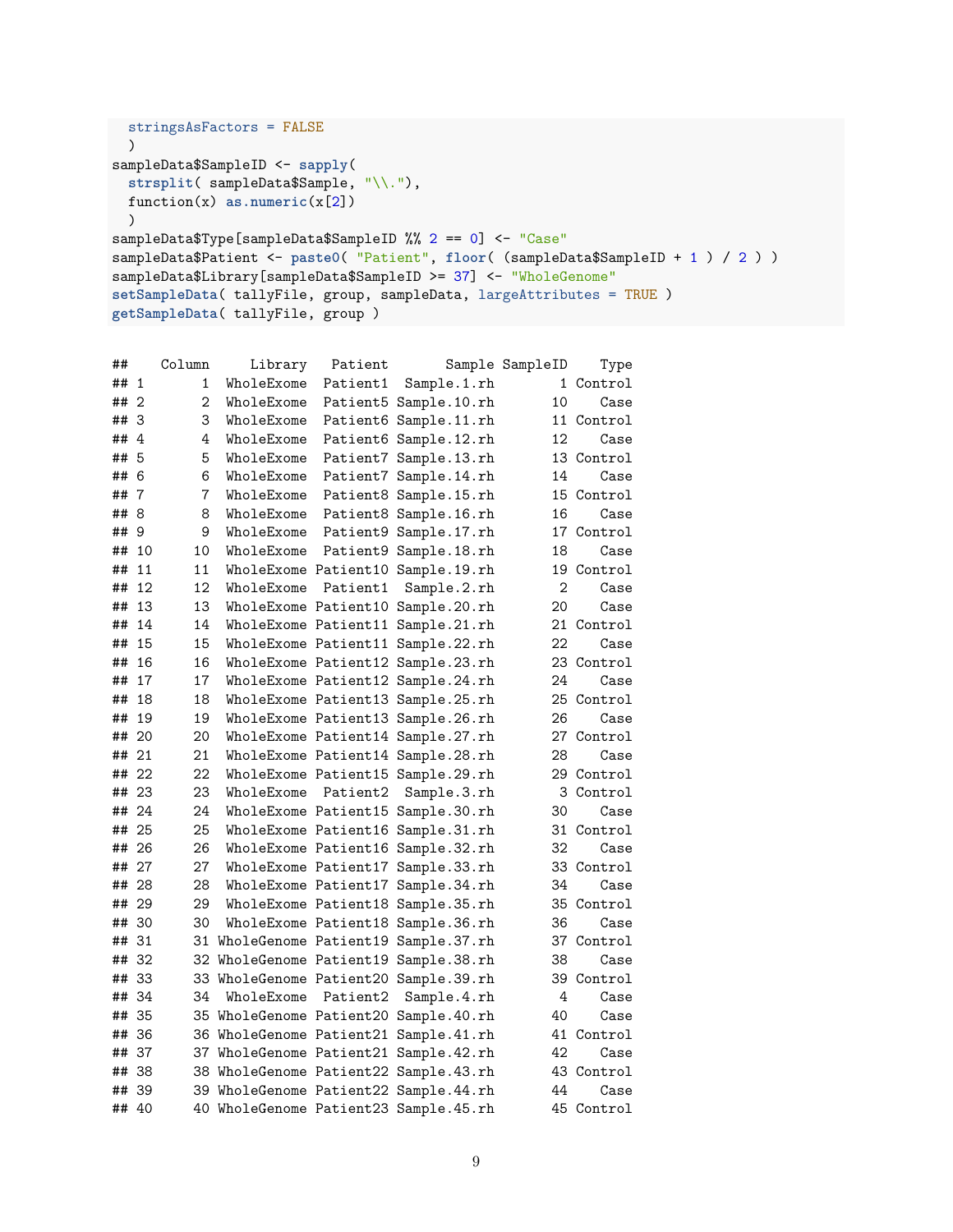| ## 41 |    |                        | 41 WholeGenome Patient23 Sample.46.rh | 46  | Case       |
|-------|----|------------------------|---------------------------------------|-----|------------|
| ## 42 |    |                        | 42 WholeGenome Patient24 Sample.47.rh |     | 47 Control |
| ## 43 |    |                        | 43 WholeGenome Patient24 Sample.48.rh | 48. | Case       |
| ## 44 |    |                        | 44 WholeExome Patient3 Sample.5.rh    |     | 5 Control  |
| ## 45 |    |                        | 45 WholeExome Patient3 Sample.6.rh    | 6   | Case       |
| ## 46 |    | 46 WholeExome Patient4 | Sample.7.rh                           |     | 7 Control  |
| ## 47 | 47 | WholeExome Patient4    | Sample.8.rh                           | 8   | Case       |
| ## 48 |    |                        | 48 WholeExome Patient5 Sample.9.rh    |     | 9 Control  |

Modifying the sample meta-data is facilitated through the use of getSampleData and setSampleData, we can for example add another column to the data.frame.

```
sampleData <- getSampleData( tallyFile, group ) #read from file
sampleData$ClinicalVariable <- rnorm(nrow(x = sampleData)) # add some data
setSampleData( tallyFile, group, sampleData, largeAttributes = TRUE ) # write it back
head(getSampleData( tallyFile, group )) #did it work?
```

| ##     | ClinicalVariable Column |           |  | Library Patient |                                    | Sample SampleID |
|--------|-------------------------|-----------|--|-----------------|------------------------------------|-----------------|
| ## 1   |                         | 1.4223    |  |                 | 1 WholeExome Patient1 Sample.1.rh  |                 |
| ## 2   |                         | $-0.6157$ |  |                 | 2 WholeExome Patient5 Sample.10.rh | 10              |
| ## 3   |                         | -2.9283   |  |                 | 3 WholeExome Patient6 Sample.11.rh | 11              |
| ## $4$ |                         | -0.6877   |  |                 | 4 WholeExome Patient6 Sample.12.rh | 12              |
| ## 5   |                         | 0.7190    |  |                 | 5 WholeExome Patient7 Sample.13.rh | 13              |
| ## 6   |                         | 1.1485    |  |                 | 6 WholeExome Patient7 Sample.14.rh | 14              |
| ##     | Type                    |           |  |                 |                                    |                 |
|        | ## 1 Control            |           |  |                 |                                    |                 |
| ## 2   | Case                    |           |  |                 |                                    |                 |
|        | ## 3 Control            |           |  |                 |                                    |                 |
| ## 4   | Case                    |           |  |                 |                                    |                 |
|        | ## 5 Control            |           |  |                 |                                    |                 |
| ## 6   | Case                    |           |  |                 |                                    |                 |

Special attention has to be paid when mixing largeAttributes = TRUE and the default of largeAttributes = FALSE when using the setSampleData function, since they will write the sample meta-data to the tally file in two different ways and the getSampleData function will always use the data stored with largeAttributes = TRUE if it is present.

```
sampleData <- getSampleData( tallyFile, group ) #read from file
sampleData$Sample <- "*********"
head(sampleData)
```

| ##     | ClinicalVariable Column Library Patient Sample SampleID |                                |  |     | Type       |
|--------|---------------------------------------------------------|--------------------------------|--|-----|------------|
| ## 1   | 1.4223                                                  | 1 WholeExome Patient1 ******** |  |     | 1 Control  |
| ## 2   | $-0.6157$                                               | 2 WholeExome Patient5 ******** |  | 10  | Case       |
| ##3    | $-2.9283$                                               | 3 WholeExome Patient6 ******** |  |     | 11 Control |
| ## $4$ | $-0.6877$                                               | 4 WholeExome Patient6 ******** |  | 12. | Case       |
| ## 5   | 0.7190                                                  | 5 WholeExome Patient7 ******** |  |     | 13 Control |
| ## 6   | 1.1485                                                  | 6 WholeExome Patient7 ******** |  | 14  | Case       |

**setSampleData**( tallyFile, group, sampleData ) *# write it back without largeAttributes=TRUE* sampleData <- **getSampleData**( tallyFile, group ) *#did it work?* **head**(sampleData) *#apparently not*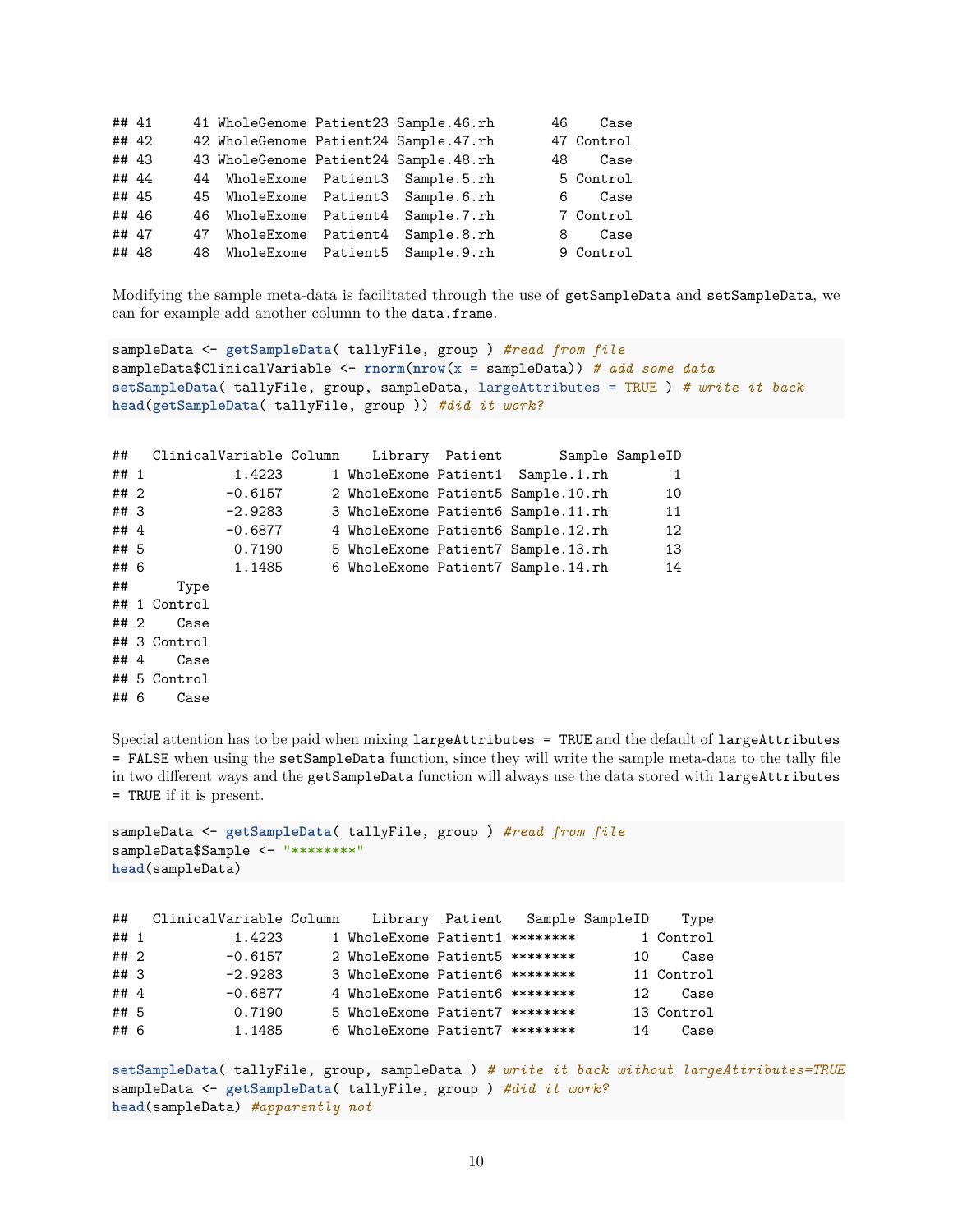```
## ClinicalVariable Column Library Patient Sample SampleID
## 1 1.4223 1 WholeExome Patient1 Sample.1.rh 1
## 2 -0.6157 2 WholeExome Patient5 Sample.10.rh 10
## 3 -2.9283 3 WholeExome Patient6 Sample.11.rh 11
## 4 -0.6877 4 WholeExome Patient6 Sample.12.rh 12
## 5 0.7190 5 WholeExome Patient7 Sample.13.rh 13
## 6 1.1485 6 WholeExome Patient7 Sample.14.rh 14
## Type
## 1 Control
## 2 Case
## 3 Control
## 4 Case
## 5 Control
## 6 Case
```
#### <span id="page-10-0"></span>**Did we save some space?**

Let's have a look at how much smaller the tally file is compared to the input .bam files.

```
tallySize <- file.info(tallyFile)$size
bamSize <- sum(sapply(
 list.files("ExampleData/", pattern= "*.bam$", full.names=TRUE),
  function(x) file.info(x)$size )
  )
tallySize / bamSize
```
## [1] 0.05772

### <span id="page-10-1"></span>**Interacting with the tally file**

h5vc provides two functions to access data stored in an HDF5 based tally file:

- 1. h5readBlock is a function that can be used to extract a block of data from a tally file; the limits of the block can be specified in the genomic position as well as the sample dimension
- 2. h5dapply is a general purpose function which we can use to apply a function over blocks along the genomic position axis in a tally file; this is useful for creating binned statistics (e.g. GC content or coverage values) as well as applying functions whose results are independent of adjacent positions values (e.g. variant calling functions)

#### <span id="page-10-2"></span>**Reading blocks of data**

Let us first investigate the usage of the h5readBlock function, it has the following parameters:

- 1. filename: the name of the tally file (this must be an absoulte path or a path relative to the current working directory)
- 2. group: the group within the tally file that we want to extract data from (/NRAS/1 in our case)
- 3. names: the names of the datasets we want to extract (this can be any subset of c( "Counts", "Coverages", "Deletions", "Reference"))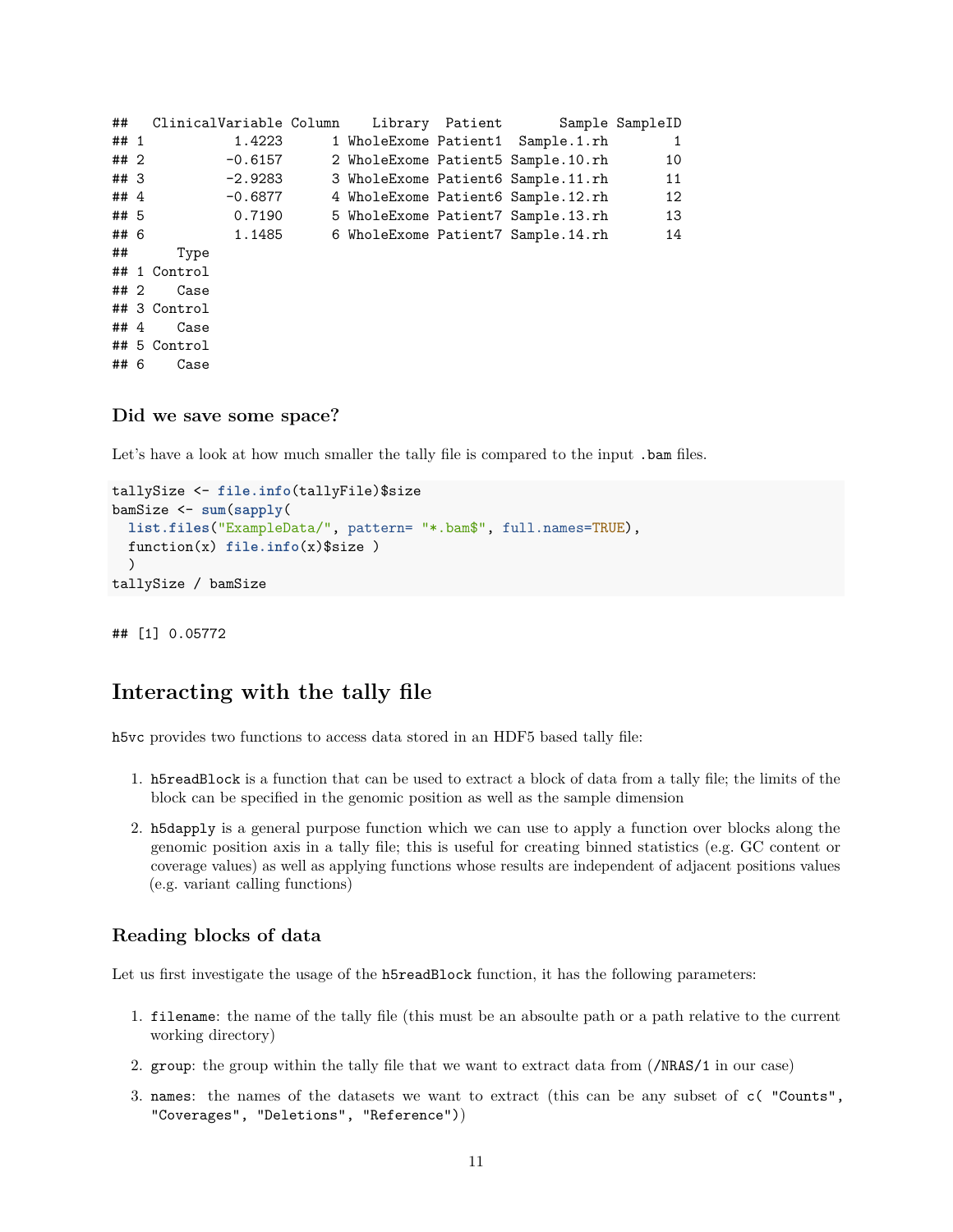- 4. dims: the dimensions along which the datasets shall be subsetted for the block (the defaults select the genomic position but there are cases where another dimension might be used)
- 5. range: the first and last index of the block in the dimension specified in dims
- 6. samples = NULL: a subselector for extracting data for specific samples, useful if the analysis is not using cohort-level data
- 7. sampleDimMap = .sampleDimMap: a function that maps dataset names to their respective sample dimensions
- 8. verbose = FALSE: boolean flag that specifies how much info is printed

**Question:** Try extracting different blocks of data using selectors for samples, datasets and genomic positions to see the effects of all those parameters.

```
startpos <- 115247090
endpos <- 115259515
data <- h5readBlock(
    filename = tallyFile,
    group = group,range = c(startpos, endpos)
  )
str(data)
```

```
## List of 5
## $ Counts : int [1:12, 1:48, 1:2, 1:12426] 0 0 0 0 0 0 0 0 0 0 ...
## $ Coverages : int [1:48, 1:2, 1:12426] 0 0 0 0 0 0 0 1 0 0 ...
## $ Deletions : int [1:48, 1:2, 1:12426] 0 0 0 0 0 0 0 0 0 0 ...
## $ Reference : int [1:12426(1d)] 3 3 0 3 2 0 1 3 0 0 ...
## $ h5dapplyInfo:List of 4
## ..$ Blockstart: num 1.15e+08
## ..$ Blockend : num 1.15e+08
## ..$ Datasets :'data.frame': 4 obs. of 7 variables:
## .. ..$ group : chr [1:4] "/NRAS/1" "/NRAS/1" "/NRAS/1" "/NRAS/1"
## .. ..$ name : chr [1:4] "Counts" "Coverages" "Deletions" "Reference"
## .. ..$ otype : Factor w/ 7 levels "H5I_FILE","H5I_GROUP",..: 5 5 5 5
## .. ..$ dclass : chr [1:4] "INTEGER" "INTEGER" "INTEGER" "INTEGER"
## .. ..$ dim : chr [1:4] "12 x 48 x 2 x 249250621" "48 x 2 x 249250621" "48 x 2 x 249250621" "249250621"
## .. ..$ DimCount: int [1:4] 4 3 3 1
## .. ..$ PosDim : int [1:4] 4 3 3 1
## ..$ Group : chr "/NRAS/1"
data <- h5readBlock(
   filename = tallyFile,
   group = group,names = c("Coverages", "Reference"),
   range = c(startpos, endpos)
 )
str(data)
```

```
## List of 3
## $ Coverages : int [1:48, 1:2, 1:12426] 0 0 0 0 0 0 0 1 0 0 ...
## $ Reference : int [1:12426(1d)] 3 3 0 3 2 0 1 3 0 0 ...
```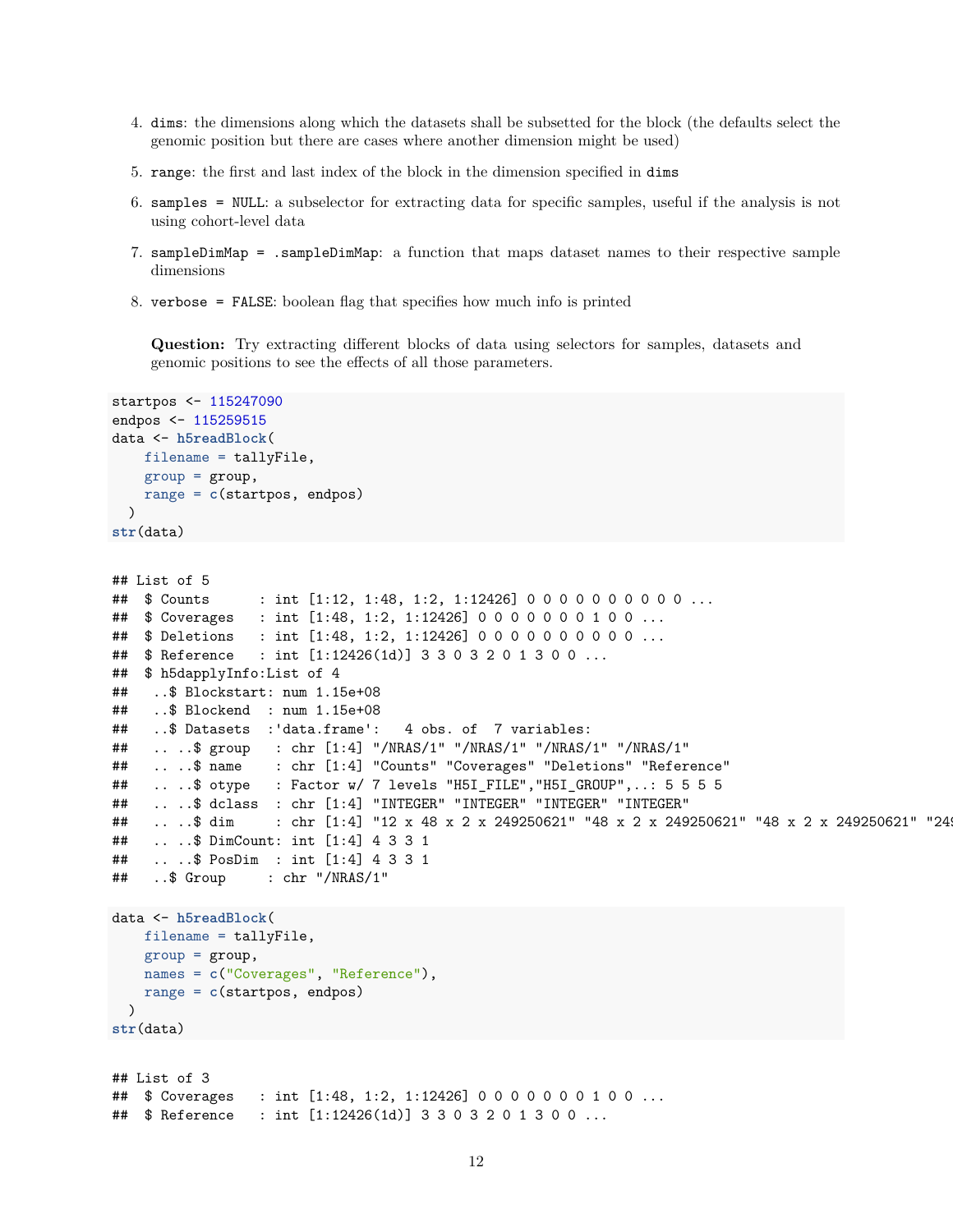```
## $ h5dapplyInfo:List of 4
## ..$ Blockstart: num 1.15e+08
## ..$ Blockend : num 1.15e+08
## ..$ Datasets :'data.frame': 2 obs. of 7 variables:
## .. ..$ group : chr [1:2] "/NRAS/1" "/NRAS/1"
## .. ..$ name : chr [1:2] "Coverages" "Reference"
## ....$ otype : Factor w/ 7 levels "H5I FILE", "H5I GROUP",..: 5 5
## .. ..$ dclass : chr [1:2] "INTEGER" "INTEGER"
## .. ..$ dim : chr [1:2] "48 x 2 x 249250621" "249250621"
## .. ..$ DimCount: int [1:2] 3 1
## .. ..$ PosDim : int [1:2] 3 1
## ..$ Group : chr "/NRAS/1"
data <- h5readBlock(
   filename = tallyFile,
   group = group,names = c("Coverages", "Reference"),
   samples = sampleData$Sample[3:7],
   range = c(startpos, endpos)
 )
str(data)
## List of 3
## $ Coverages : int [1:5, 1:2, 1:12426] 0 0 0 0 0 0 0 0 0 0 ...
## $ Reference : int [1:12426(1d)] 3 3 0 3 2 0 1 3 0 0 ...
## $ h5dapplyInfo:List of 4
## ..$ Blockstart: num 1.15e+08
## ..$ Blockend : num 1.15e+08
## ..$ Datasets :'data.frame': 2 obs. of 7 variables:
## .. ..$ group : chr [1:2] "/NRAS/1" "/NRAS/1"
## .. ..$ name : chr [1:2] "Coverages" "Reference"
## ....$ otype : Factor w/ 7 levels "H5I FILE","H5I GROUP",..: 5 5
## .. ..$ dclass : chr [1:2] "INTEGER" "INTEGER"
## .. ..$ dim : chr [1:2] "48 x 2 x 249250621" "249250621"
## .. ..$ DimCount: int [1:2] 3 1
## .. ..$ PosDim : int [1:2] 3 1
## ..$ Group : chr "/NRAS/1"
```
The data object that are returned are lists of arrays with one entry per requested dataset, the layout is essentially the same as the results of a call to tallyBAM or applyTallies would have yielded. In addition there is always the special slot named h5dapplyInfo which contains a list specifying the start and end of the current block as well as a data.frame with information about the returned datasets and the group they were extracted from.

While extracting a single block of data can be interesting for the investigation of specific regions within specific samples, when we want to calculate more general statistics the h5dapply function is of more use. The interface of the function is essentially identical to that of h5readBlock and only contains two additional paramters, which are the blocksize and the function to apply.

An example of usage is this bit of code, that calculates binned coverage for all the samples. Note that they are whole exome sequencing data and therefore the binned coverage signal is heavily influenced by the presence or absence of coding sequence within each bin. You can tell which samples are whole exome and which are whole genome simply by looking at the numbers below.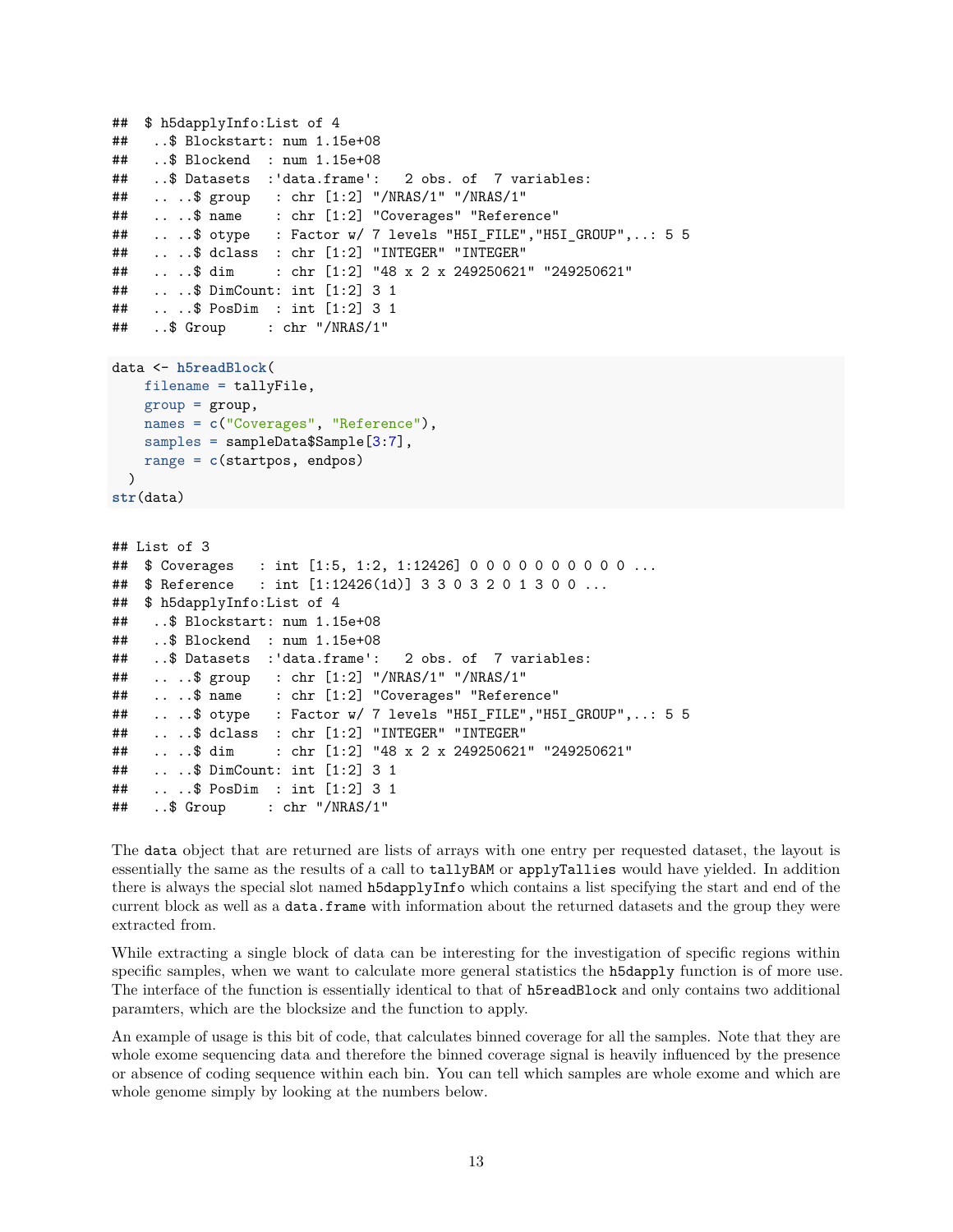```
startpos = 115200000
endpos = 115300000
data <- h5dapply( # extracting coverage binned at 1000 bases
   filename = tallyFile,
   group = group,
   blocksize = 1000,
   FUN = binnedCoverage,
   sampledata = sampleData,
   \text{gccount} = \text{TRUE},
   names = c( "Coverages", "Reference" ),
   range = c(startpos, endpos)
  \sum_{i=1}^{n}data <- do.call(rbind, data)
 rownames(data) <- NULL
 head(data)
```

| ## |              |      |      | Sample.1.rh Sample.10.rh Sample.11.rh Sample.12.rh Sample.13.rh  |      |      |
|----|--------------|------|------|------------------------------------------------------------------|------|------|
| ## | 1            | 395  | 0    | 201                                                              | 300  | 197  |
| ## | $\mathbf{2}$ | 921  | 716  | 899                                                              | 1109 | 737  |
| ## | 3            | 770  | 1157 | 932                                                              | 674  | 811  |
| ## | 4            | 414  | 800  | 542                                                              | 606  | 343  |
| ## | 5            | 0    | 0    | 177                                                              | 186  | 385  |
| ## | 6            | 1203 | 594  | 597                                                              | 813  | 369  |
| ## |              |      |      | Sample.14.rh Sample.15.rh Sample.16.rh Sample.17.rh Sample.18.rh |      |      |
| ## | 1            | 605  | 396  | 200                                                              | 563  |      |
| ## | 2            | 473  | 404  | 773                                                              | 812  | 337  |
| ## | - 3          | 1856 | 592  | 231                                                              | 797  | 1005 |
| ## | 4            | 1580 | 596  | 572                                                              | 605  | 840  |
| ## | 5            | 278  | 14   | 0                                                                | 0    | 0    |
| ## | 6            | 1108 | 969  | 363                                                              | 1507 | 490  |
| ## |              |      |      | Sample.19.rh Sample.2.rh Sample.20.rh Sample.21.rh Sample.22.rh  |      |      |
| ## | 1            | 307  | 0    | 400                                                              | 388  | 458  |
| ## | 2            | 322  | 621  | 1060                                                             | 940  | 733  |
| ## | 3            | 396  | 510  | 1029                                                             | 497  | 0    |
| ## | 4            | 535  | 1356 | 675                                                              | 760  | 321  |
| ## | 5            | 88   | 101  | 202                                                              | 0    | 0    |
| ## | 6            | 858  | 1211 | 1260                                                             | 1091 | 197  |
| ## |              |      |      | Sample.23.rh Sample.24.rh Sample.25.rh Sample.26.rh Sample.27.rh |      |      |
| ## | 1            | 169  | 197  | 235                                                              | 560  | 355  |
| ## | 2            | 327  | 383  | 513                                                              | 1338 | 1002 |
| ## | 3            | 744  | 987  | 1107                                                             | 975  | 239  |
| ## | 4            | 742  | 400  | 1308                                                             | 1231 | 846  |
| ## | 5            | 397  | 191  | 389                                                              | 0    | 0    |
| ## | 6            | 701  | 347  | 389                                                              | 712  | 394  |
| ## |              |      |      | Sample.28.rh Sample.29.rh Sample.3.rh Sample.30.rh Sample.31.rh  |      |      |
| ## | 1            | 202  | 397  | 659                                                              | 0    | 404  |
| ## | 2            | 611  | 610  | 2302                                                             | 805  | 598  |
| ## | 3            | 300  | 628  | 575                                                              | 1007 | 621  |
| ## | 4            | 371  | 786  | 1508                                                             | 601  | 1129 |
| ## | 5            | 0    | 66   | 0                                                                | 202  | 202  |
| ## | 6            | 805  | 337  | 403                                                              | 1008 | 798  |
| ## |              |      |      | Sample.32.rh Sample.33.rh Sample.34.rh Sample.35.rh Sample.36.rh |      |      |
| ## | -1           | 604  | 217  | 303                                                              | 495  | 426  |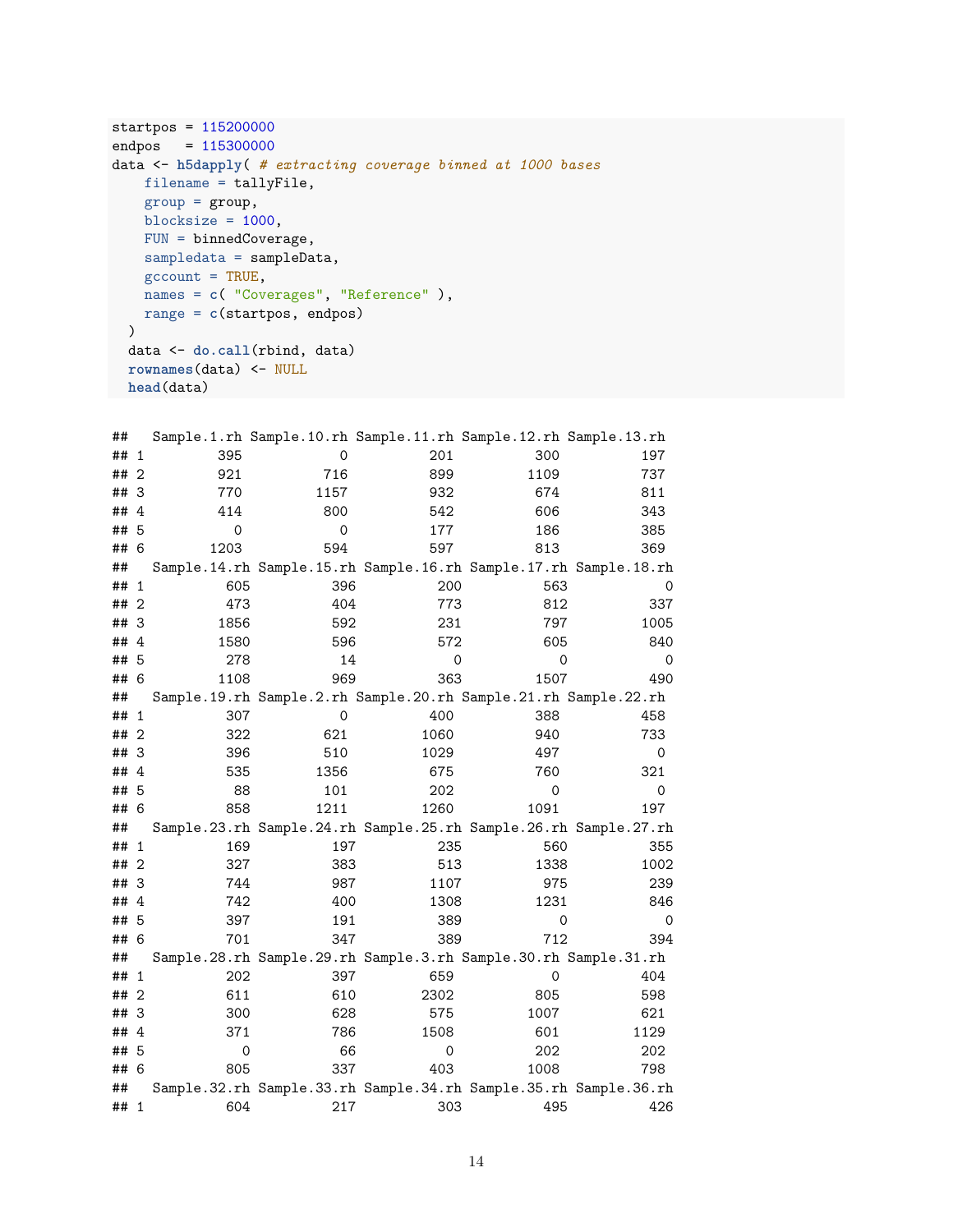| ##2    |                | 362      | 1390                                                             | 218   |                          | 296      | 862         |
|--------|----------------|----------|------------------------------------------------------------------|-------|--------------------------|----------|-------------|
| ## 3   |                | 199      | 786                                                              | 1826  |                          | 1091     | 850         |
| ## $4$ |                | 558      | 720                                                              | 1289  |                          | 1109     | 600         |
| ## 5   |                | 31       | 404                                                              | 202   |                          | 213      | 602         |
| ## 6   |                | 1331     | 604                                                              | 804   |                          | 791      | 403         |
| ##     |                |          | Sample.37.rh Sample.38.rh Sample.39.rh Sample.4.rh Sample.40.rh  |       |                          |          |             |
| ## 1   |                | 28603    | 27125                                                            | 56168 |                          | 681      | 59472       |
| ## 2   |                | 27959    | 24008                                                            | 49592 |                          | 605      | 51395       |
| ## 3   |                | 20460    | 20195                                                            | 38953 |                          | 591      | 40939       |
| ## $4$ |                | 23075    | 19342                                                            | 47689 |                          | 1333     | 40777       |
| ## 5   |                | 26071    | 28562                                                            | 63268 |                          | 202      | 51423       |
| ## 6   |                | 21846    | 29644                                                            | 54014 |                          | 1610     | 51261       |
| ##     |                |          | Sample.41.rh Sample.42.rh Sample.43.rh Sample.44.rh Sample.45.rh |       |                          |          |             |
| ## 1   |                | 67059    | 55770                                                            | 52634 |                          | 43861    | 54070       |
| ## 2   |                | 58227    | 44666                                                            | 53105 |                          | 33861    | 54047       |
| ## 3   |                | 42877    | 41245                                                            | 47637 |                          | 33508    | 37812       |
| ## $4$ |                | 41228    | 32405                                                            | 40293 |                          | 35153    | 51363       |
| ## 5   |                | 75804    | 49853                                                            | 52495 |                          | 38889    | 53600       |
| ## 6   |                | 56492    | 50890                                                            | 49215 |                          | 34889    | 49276       |
| ##     |                |          | Sample.46.rh Sample.47.rh Sample.48.rh Sample.5.rh Sample.6.rh   |       |                          |          |             |
| ## 1   |                | 45876    | 43447                                                            | 40732 |                          | 238      | 198         |
| ## 2   |                | 48049    | 37404                                                            | 39476 |                          | 402      | $\mathbf 0$ |
| ##3    |                | 38221    | 38956                                                            | 39059 |                          | 534      | 143         |
| ## $4$ |                | 44523    | 38318                                                            | 34201 |                          | 1075     | 120         |
| ##     | 5              | 45096    | 40383                                                            | 40283 |                          | $\Omega$ | 99          |
| ## 6   |                | 47027    | 40833                                                            | 40850 |                          | 804      | 438         |
| ##     |                |          | Sample.7.rh Sample.8.rh Sample.9.rh                              |       | Start                    |          | End GCCount |
| ## 1   |                | 390      | 296                                                              |       | 401 115200000 115200999  |          | 389         |
| ##     | $\overline{2}$ | 137      | 614                                                              |       | 169 115201000 115201999  |          | 373         |
| ##3    |                | 977      | 300                                                              |       | 1366 115202000 115202999 |          | 427         |
| ## 4   |                | 542      | 866                                                              |       | 201 115203000 115203999  |          | 424         |
| ##     | 5              | $\Omega$ | 333                                                              |       | 200 115204000 115204999  |          | 315         |
| ## 6   |                | 1101     | 594                                                              |       | 773 115205000 115205999  |          | 369         |

Upon investigating the signature of the binnedCoverage function we can see that certain parameters must always be present in the signature of a function to be used with h5dapply, i.e. the data parameter is always the same with the name data and the structure of a list of entries with one slot per dataset.

binnedCoverage

```
## function (data, sampledata, gccount = FALSE)
## {
## ret = rowSums(data$Coverages[sampledata$Column, , ])
## names(ret) = sampledata$Sample[order(sampledata$Column)]
## ret = as.data.frame(t(ret))
      ## ret$Start = data$h5dapplyInfo$Blockstart
## ret$End = data$h5dapplyInfo$Blockend
## if (gccount) {
## stopifnot("Reference" %in% names(data))
## ret$GCCount <- sum(table(data$Reference)[c("1", "2")])
## }
## ret
## }
## <environment: namespace:h5vc>
```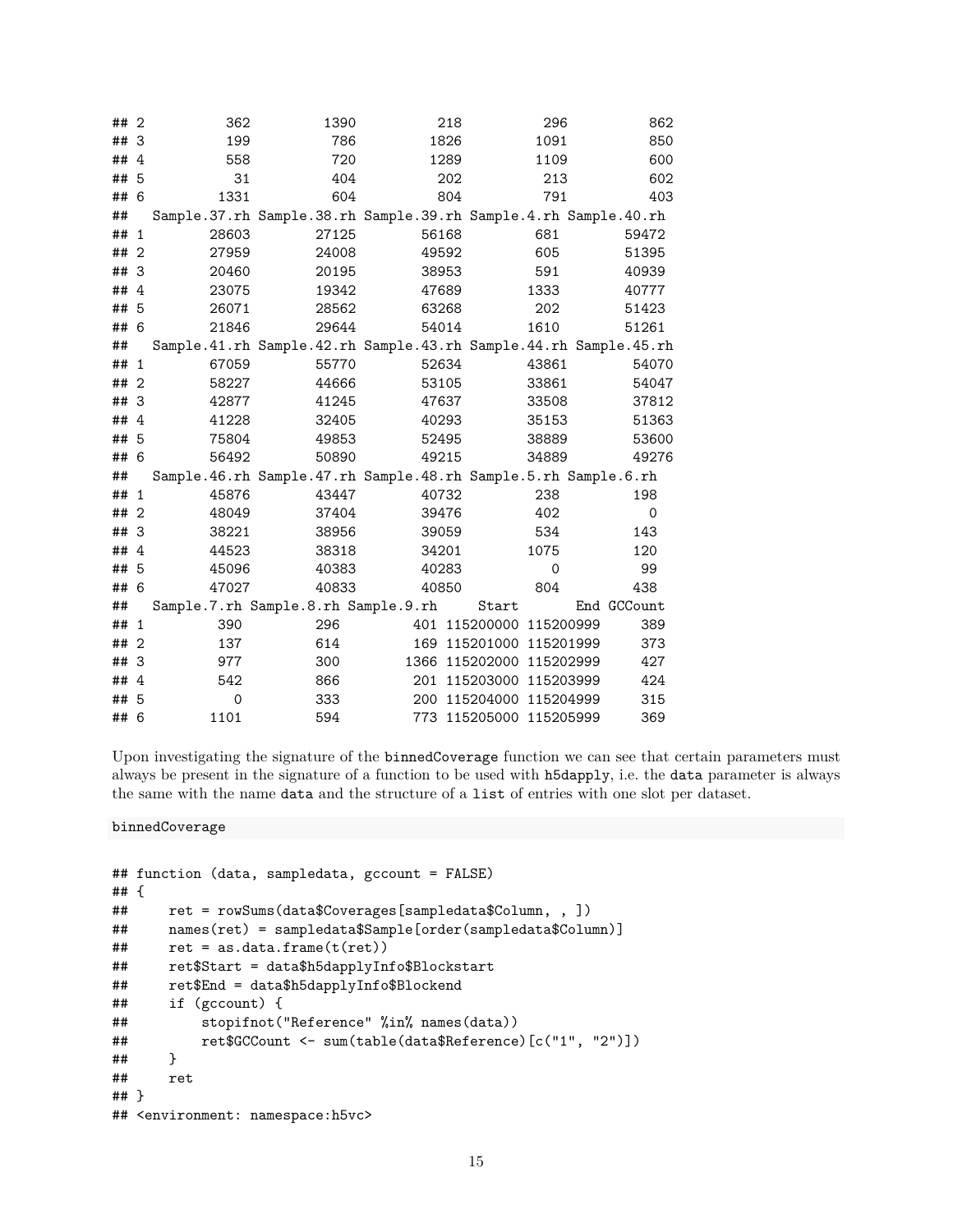Since we have some whole genome samples available within the datasets, we will re-run the binnedCoverage function only on those samples since we can make more reliable fits to GC content in them. At this point the subsetting by sample functionality build into h5dapply is helpful. Using this subsetting approach reduces time and memory requirements, since only the corresponding data is loaded from the HDF5 file. We do have to adapt the sampleData a bit, since the positions of the samples in the respective sample dimension are shifted by the subsetting.

```
# Grab only the whole genome samples
selectedSamples <- sampleData$Sample[sampleData$Library == "WholeGenome"]
sampleDataSubset <- subset( sampleData, Sample %in% selectedSamples)
# The Column propertie specifies the position of the sample in the datasets,
# since we subset, the indexes are off and need to be adjusted
sampleDataSubset$Column <- rank(sampleDataSubset$Column)
# Apply the binnedCoverage function
data <- h5dapply( # extracting coverage binned at 1000 bases
    filename = tallyFile,
    group = group,blocksize = 1000,
    samples = selectedSamples,
    FUN = binnedCoverage,
    sampledata = sampleDataSubset,
    \text{gccount} = TRUE,
    names = c( "Coverages", "Reference" ),
    range = c(startpos, endpos)
  \lambda# h5dapply returns a list, we need to merge the results by row
data <- do.call(rbind, data)
rownames(data) <- NULL
head(data)
```

```
## Sample.37.rh Sample.38.rh Sample.39.rh Sample.40.rh Sample.41.rh
## 1 28603 27125 56168 59472 67059
## 2 27959 24008 49592 51395 58227
## 3 20460 20195 38953 40939 42877
## 4 23075 19342 47689 40777 41228
## 5 26071 28562 63268 51423 75804
## 6 21846 29644 54014 51261 56492
## Sample.42.rh Sample.43.rh Sample.44.rh Sample.45.rh Sample.46.rh
## 1 55770 52634 43861 54070 45876
## 2 44666 53105 33861 54047 48049
## 3 41245 47637 33508 37812 38221
## 4 32405 40293 35153 51363 44523
## 5 49853 52495 38889 53600 45096
## 6 50890 49215 34889 49276 47027
## Sample.47.rh Sample.48.rh Start End GCCount
## 1 43447 40732 115200000 115200999 389
## 2 37404 39476 115201000 115201999 373
## 3 38956 39059 115202000 115202999 427
## 4 38318 34201 115203000 115203999 424
## 5 40383 40283 115204000 115204999 315
## 6 40833 40850 115205000 115205999 369
```
This simple function returns a dataset with one column per sample as well as the gc-count in each bin. This is a pretty good starting point for a copy number analysis using e.g. the HMMCopy package. We can for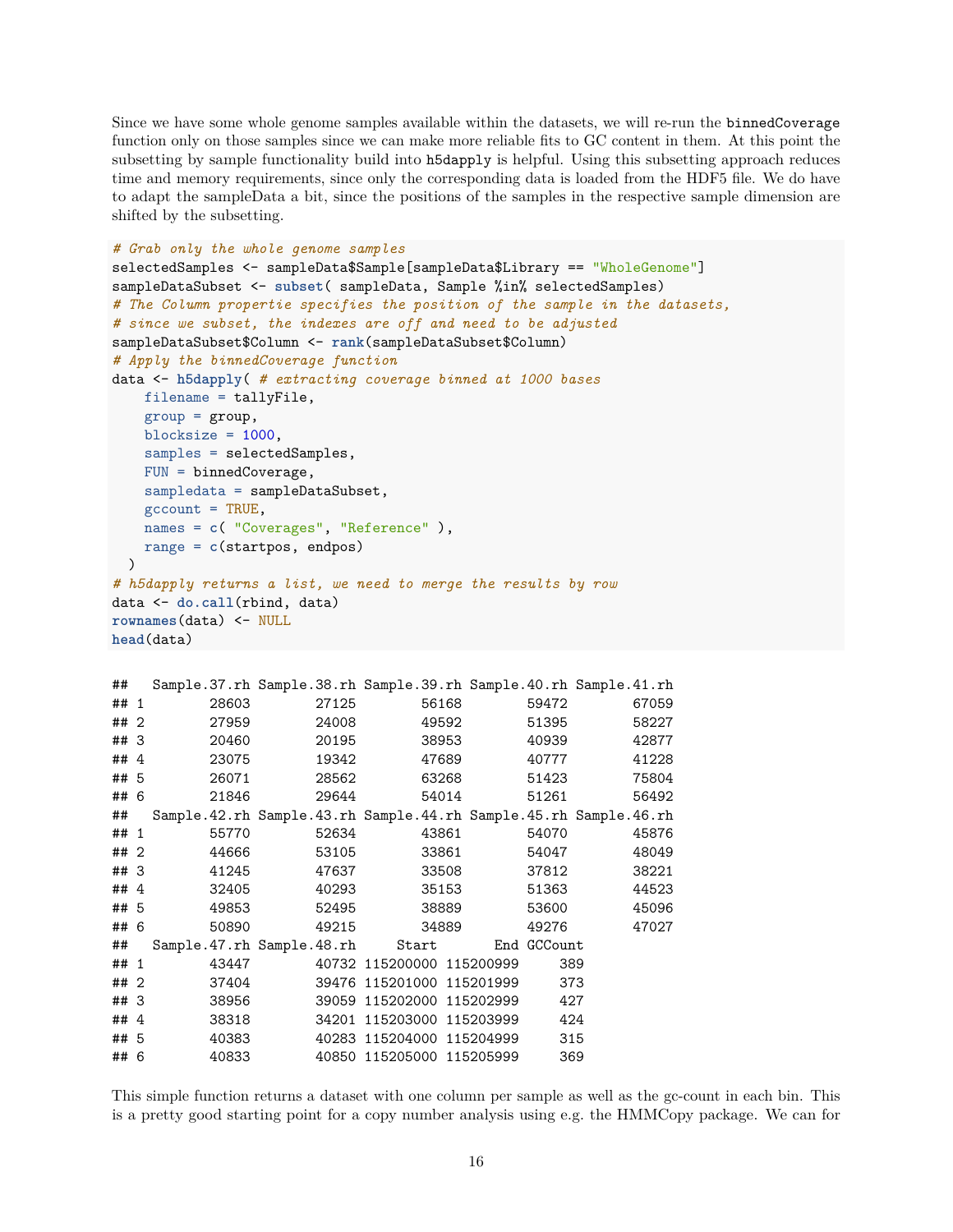example plot the coverages in bins vs. their GC count to check for biases.

```
library(ggplot2)
library(reshape2)
data <- melt(data, id.vars = c("Start", "End", "GCCount"))
colnames(data)[4] <- "Sample"
colnames(data)[5] <- "Coverage"
p <- ggplot(data, aes(x=GCCount, y = Coverage, col = Sample)) +
  geom_point() + facet_wrap(~ Sample, ncol = 2)
print(p)
```


As we can see here, there are some differences between the samples (e.g. Sample.41 seems to have the strongest coverage-dependency on GC), in general most samples look rather flat, which indicates little influence of the GC content on the local coverage. If we wanted to we could now use e.g. locfit.robust to fit a model GCCount ~ Coverage for each sample and obtain a correction factor for each possible value of GCCount for each sample, which we could use to correct for GC-dependencies, which otherwise could generate noise in our log2-ratios between the matched normal and control samples, which we might want to use to produce copy number calls.

**Question:** I will leave the GC-dependency fitting, correction and calculation of log2-ratios as an exercise for the reader. **Hint:** have a look at ?locfit.robust after calling library(locfit) as well as ?predict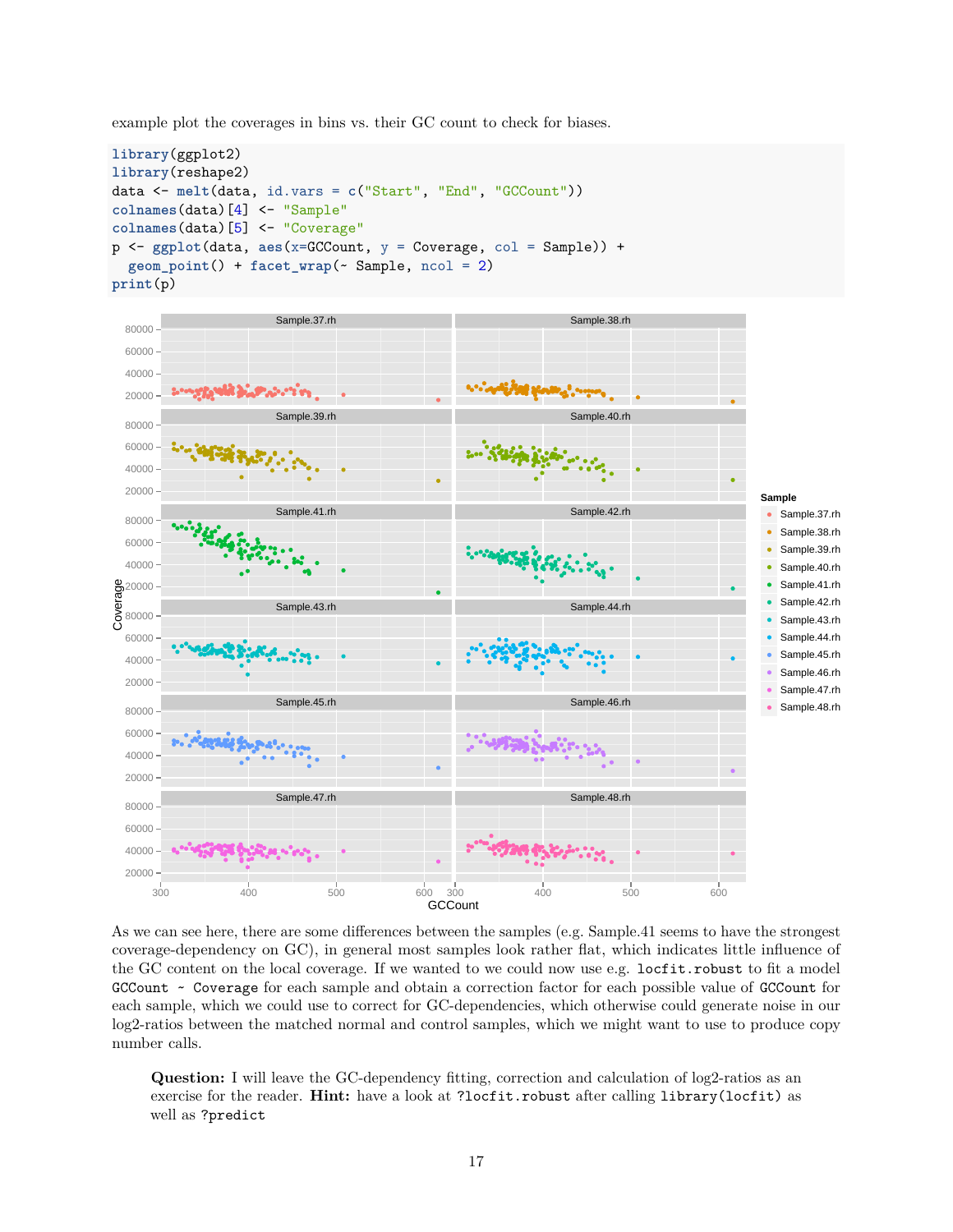There is only one requirement on the FUN argument to h5dapply (i.e. the function we want to apply to each block). We can use any function as FUN that expects its first argument to be a list of arrays corresponding to the datasets in the current block. Further arguments are passed through by h5dapply but their names may not collide with the named arguments of h5dapply (filename, group, blocksize, FUN, names, dims, range, samples, sampleDimMap, verbose and BPPARAM).

With the BPPARAM parameter we can control parallelisation behaviour of h5dapply, which can yield substantial runtime improvements, as exemplified below (note that this code uses 4 concurrent processes for the calculations, if you are operating on a dual-core machine set this to 2, if you are on a bigger machine, increase the number of workers accordingly).

In this simple benchmark we will use system.time to measure the runtime of a single call to h5dapply.

```
startpos = 115200000
endpos = 115300000
system.time(
  dataS <- h5dapply( # extracting coverage binned at 1000 bases
   filename = tallyFile,
   group = group,blocksize = 1000,
   FUN = binnedCoverage,
   sampledata = sampleData,
   \text{gccount} = TRUE,
   names = c( "Coverages", "Reference" ),
   range = c(startpos, endpos)
  )
)
## user system elapsed
## 5.472 1.071 6.590
dataS <- do.call(rbind, dataS)
system.time(
 dataP <- h5dapply( # extracting coverage binned at 1000 bases
   filename = tallyFile,
   group = group,blocksize = 1000,
   FUN = binnedCoverage,
   sampledata = sampleData,
   \text{gccount} = TRUE,
   names = c( "Coverages", "Reference" ),
   range = c(startpos, endpos),
   BPPARAM = MulticoreParam(workers = 4)
  )
)
## user system elapsed
## 3.899 1.054 2.928
dataP <- do.call(rbind, dataP)
# Are results of serial and parallel execution identical?
identical(dataS, dataP)
```
## [1] TRUE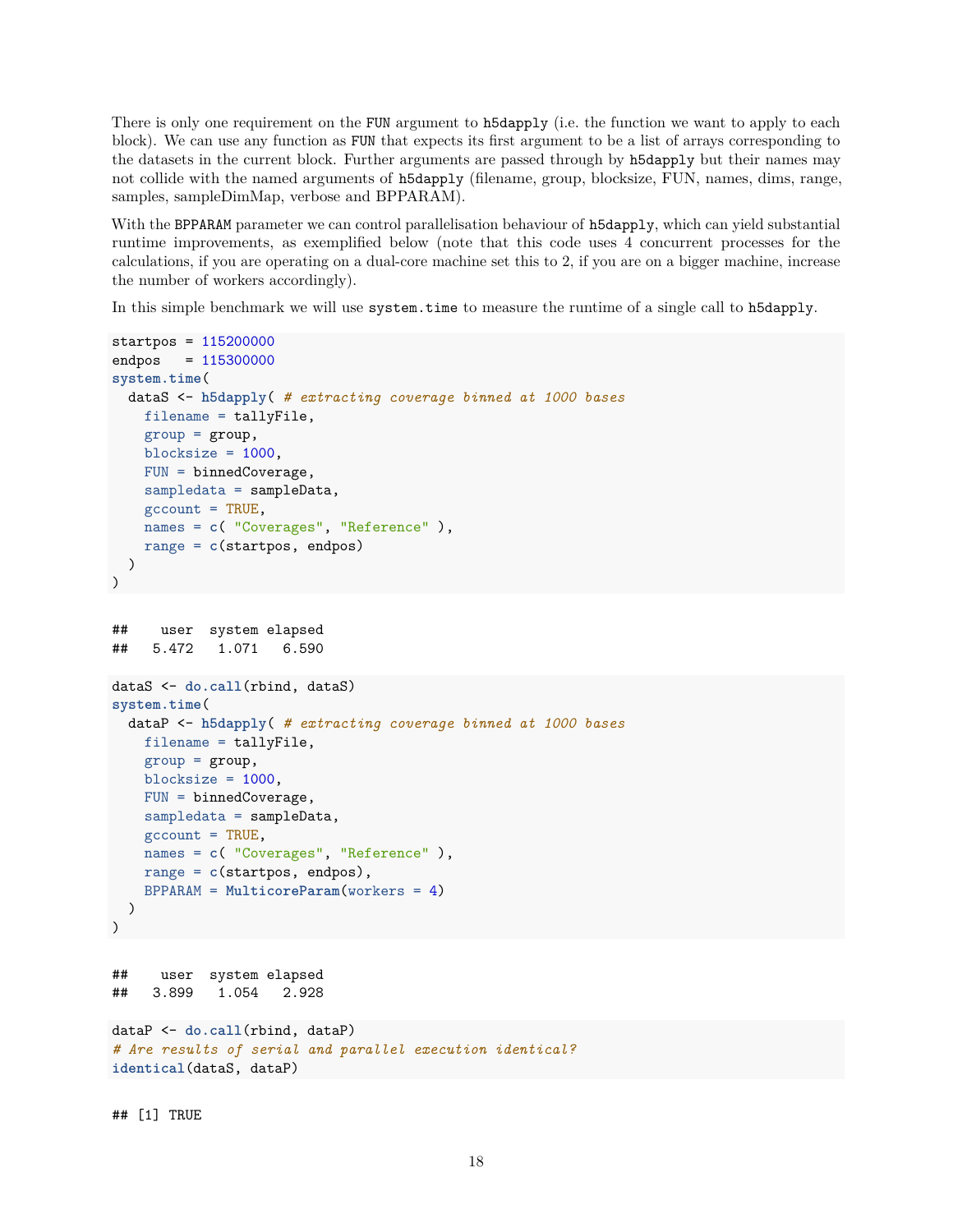## <span id="page-18-0"></span>**Calling variants**

As an example of how to develop new functions for usage with h5dapply we will now implement a naive, single-sample variant calling function. The function will be called myVariantCaller and will take four arguments:

- 1. data: the list of arrays corresponding to the current block
- 2. sampleNames: a vector of names to be used for the samples in the same order as the samples are stored in the sample dimension of the nucleotide tally.
- 3. minAF: minimal allelic frequency a variant should have to be called
- 4. minCov: minimal coverage a position must have in order for a variant to be called there

Our implementation is exceedingly naive, in that it simply adds up all mismatches per sample irrespective of the alternative allele and then calculates the allelic frequency from that. We then build a filter on the coverage and allelic frequency and return all positions which fulfill our two criteria (allelic freqeuncy and coverage minimum).

```
myVariantCaller \le function( data, sampleNames, minAF = 0.2, minCov = 20){
  #sanity checks for the data
  stopifnot("Counts" %in% names(data))
  stopifnot("Coverages" %in% names(data))
  #sum up coverages for each sample (forward strand + reverse strand coverage)
  coverages <- apply(data$Coverages, c(1,3), sum)
  # sum up all counts for each sample (i.e. #A + #C + #G + #T on both strands)
  counts <- apply(data$Counts, c(2,4), sum)
  # Now counts and coverage have a compatible shape
  # and we can calculate estimates for the allelic frequency
  afs <- counts / coverages
  # Here we do the calling, by filtering for a minimal allelic Frequency and
  # Coverage in each sample and position
  filter \leq afs \geq minAF & coverages \geq minCov
  require(reshape2) #use melt to convert the array into a data.frame
  filter <- melt(filter)
  #rename the columns
  colnames(filter) <- c("Sample", "Position", "Called")
  filter$Sample <- sampleNames[filter$Sample]
  # fix the position to reflect genomic coordinates
  filter$Position <- filter$Position + data$h5dapplyInfo$Blockstart - 1
  # We return only those positions that pass the filter
  return(subset(filter, Called == TRUE))
}
```
We will now apply this variant caller to the whole genome sequencing samples we had extracted earlier.

```
selectedSamples <- sampleData$Sample[sampleData$Library == "WholeGenome"]
sampleDataSubset <- subset( sampleData, Sample %in% selectedSamples)
sampleDataSubset$Column <- rank(sampleDataSubset$Column)
data <- h5dapply( # calling variants in bins of size 10kb
   filename = tallyFile,
   group = group,blocksize = 10000,
```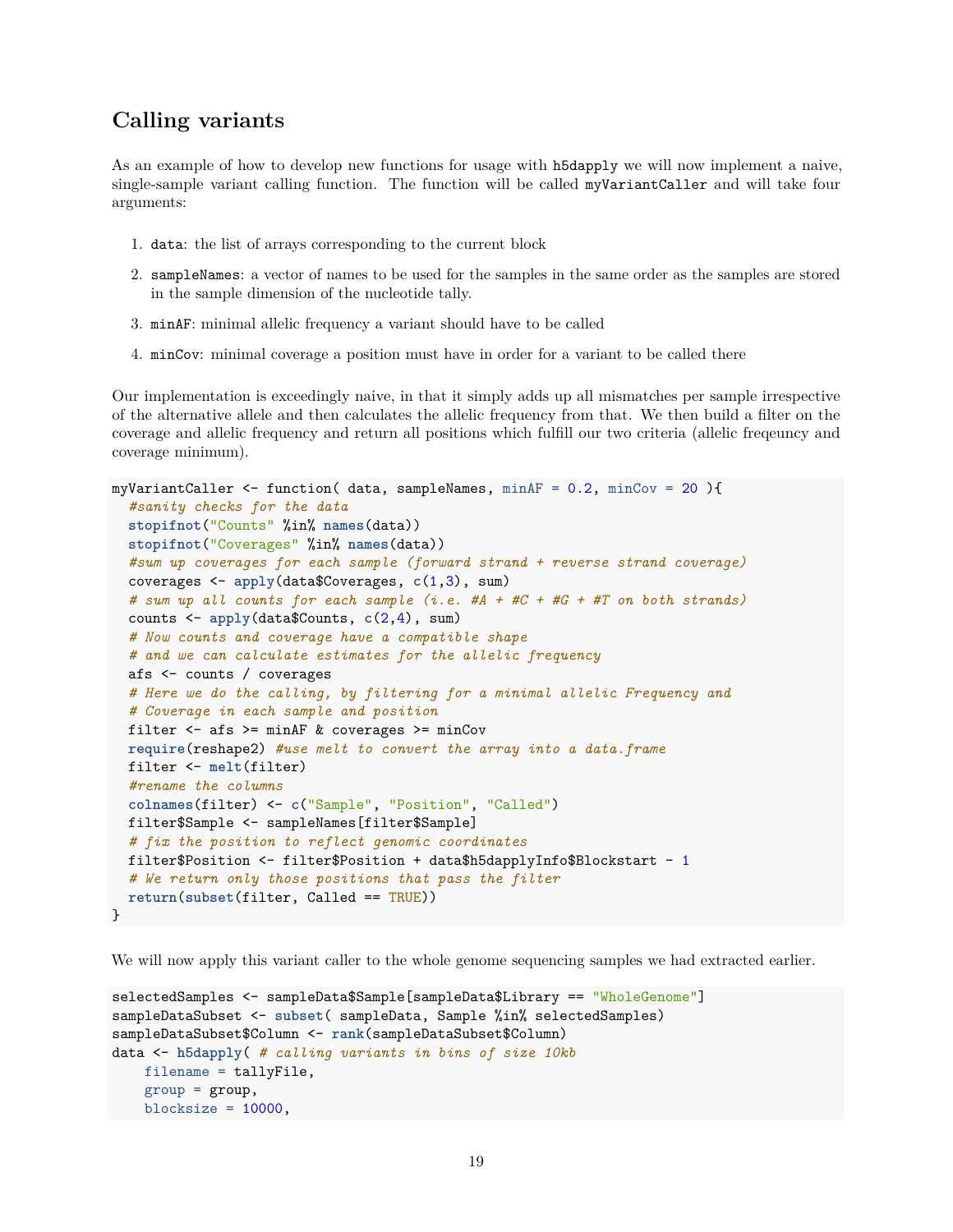```
samples = selectedSamples,
    FUN = myVariantCaller,
    sampleNames = selectedSamples,
    names = c( "Coverages", "Counts" ),
    range = c(startpos, endpos)
  \lambdadata <- do.call(rbind, data)
rownames(data) <- NULL
head(data)
```
## Sample Position Called ## 1 Sample.37.rh 115200808 TRUE ## 2 Sample.38.rh 115200808 TRUE ## 3 Sample.39.rh 115200808 TRUE ## 4 Sample.40.rh 115200808 TRUE ## 5 Sample.41.rh 115200808 TRUE ## 6 Sample.42.rh 115200808 TRUE

Let's have a look at the first positions where a variant has been called. We extract the nucleotide tally data around that position with a call to h5readBlock and use it to create a mismatchPlot, which gives us an overview over the region in the different samples.

```
varpos <- data$Position[1]
windowsize <- 50
plotData <- h5readBlock(
    filename = tallyFile,
    group = group,samples = selectedSamples,
    range = c(varpos - windowsize, varpos + windowsize)
  \lambdap <- mismatchPlot(
  data = plotData,
  sampledata = sampleDataSubset,
  position = varpos, windowsize = windowsize)
print(p)
```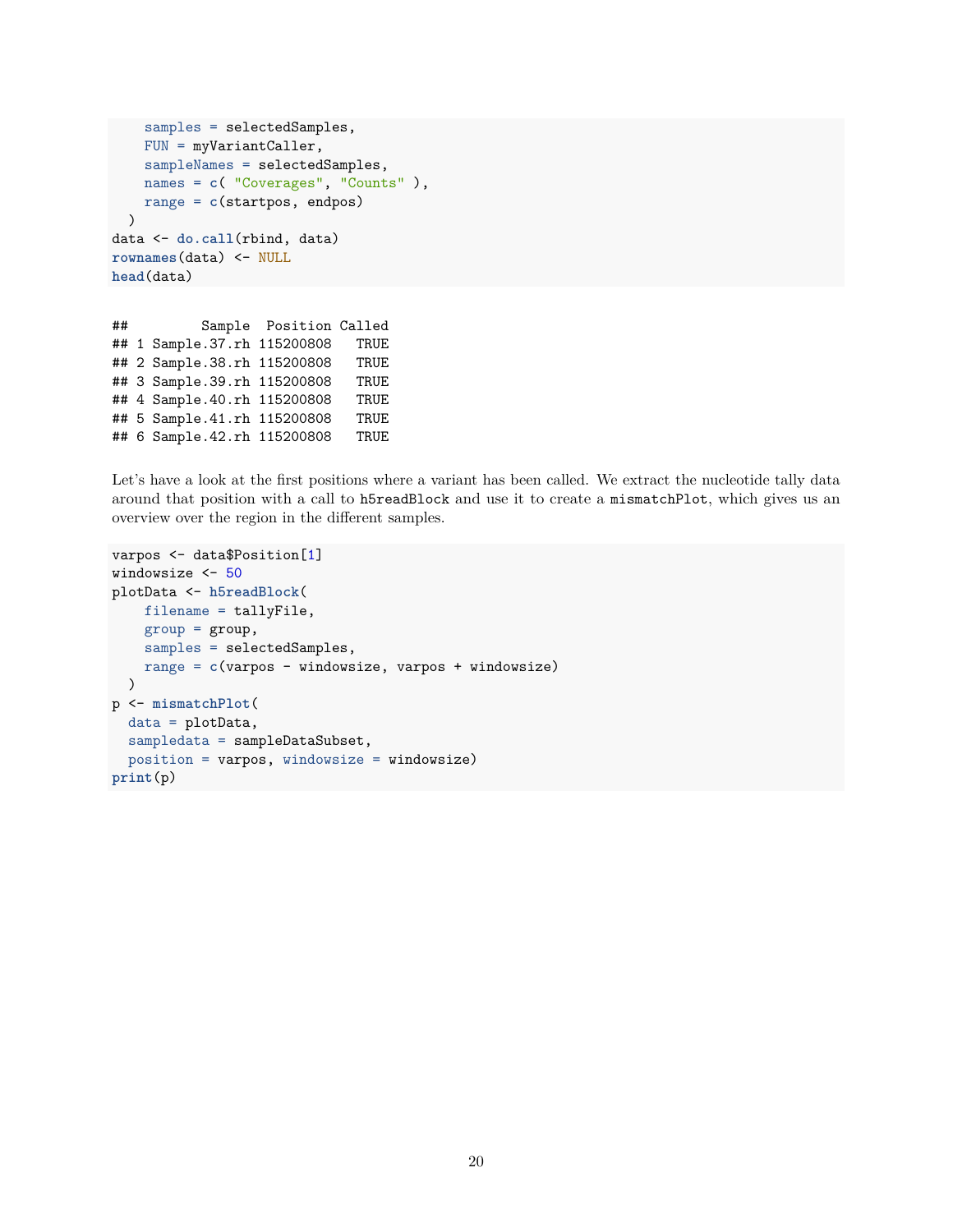

We can see a nice heterozygous variant (actually homozygous in some of the patients) that we found at this position (not bad for a variant caller written in 5 minutes), but we can also see that it occurs always in both samples of all patients (the sample pairs are in order always control and case) and that it is therefore not a very interesting variant in the current setting (a cohort of paired cancer samples). Maybe we need a smarter approach to finding the interesting positions.

**Question:** I strongly recommend the user to think about how to implement a pairwise comparative variant callign scheme and experiment with adapting the myVariantCaller function to add comparative calling and more importantly calling of the alternative allele.

**Question:** Familiarise yourself with the different step of the variant caller you just implemented. Load some data with a call to h5readBlock, store it in an object that you name data and try out some of the calls, e.g. coverages <- apply(data\$Coverages, c(1,3), sum) and counts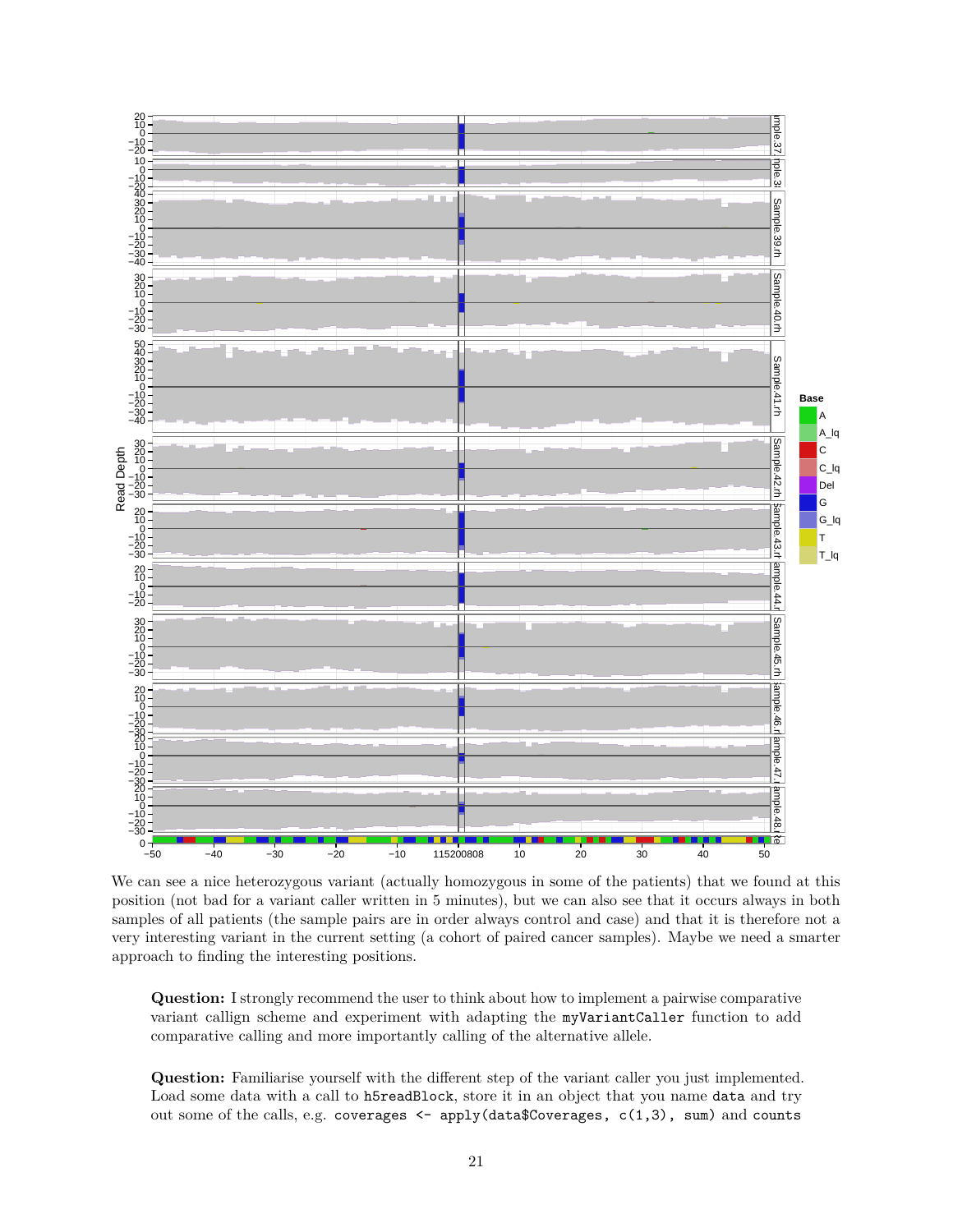$\leq$  apply(data\$Counts, c(2,4), sum) as well as the filter call (filter  $\leq$  afs  $\geq$  minAF & coverages >= minCov). Also have a look at ?melt to find out what this function does.

**Question:** Modify the myVariantCaller function so that is uses binom.test to give a p-Value for each variant call testing for an assumed allelix freqeuncy of 0.5 (i.e. heterozygousity in diploid regions)

An example implementation of a comparative SNV caller is provided in the h5vc::callVariantsPaired function, which we can run on the whole dataset with the following code:

```
startpos = 115200000
endpos = 115300000
data <- h5dapply( # calling variants pairwise in bins of size 5kb
   filename = tallyFile,
   group = group,blocksize = 10000,
   FUN = callVariantsPaired,
   sampledata = sampleData,
   cl = vcConfParams(
    returnDataPoints = TRUE,
    annotateWithBackground = TRUE
    ),
   names = c( "Coverages", "Counts", "Reference" ),
   range = c(startpos, endpos),
   verbose = TRUE
 )
## Processing Block #1: 115200000:115209999
## Processing Block #2: 115210000:115219999
## Processing Block #3: 115220000:115229999
## Processing Block #4: 115230000:115239999
## Processing Block #5: 115240000:115249999
## Processing Block #6: 115250000:115259999
## Processing Block #7: 115260000:115269999
## Processing Block #8: 115270000:115279999
## Processing Block #9: 115280000:115289999
## Processing Block #10: 115290000:115299999
data <- do.call(rbind, data)
rownames(data) <- NULL
head(data)
## Chrom Start End Sample altAllele refAllele caseCountFwd
## 1 1 115256529 115256529 Sample.28.rh C T 9
## 2 1 115269674 115269674 Sample.30.rh A C 2
## caseCountRev caseCoverageFwd caseCoverageRev controlCountFwd
## 1 22 55 83 0
## 2 2 108 114 0
## controlCountRev controlCoverageFwd controlCoverageRev
## 1 0 50 85
## 2 0 101 103
## backgroundFrequencyFwd backgroundFrequencyRev pValueFwd pValueRev
## 1 0.0000000 0 0.000000 0
## 2 0.0007692 0 0.003239 0
```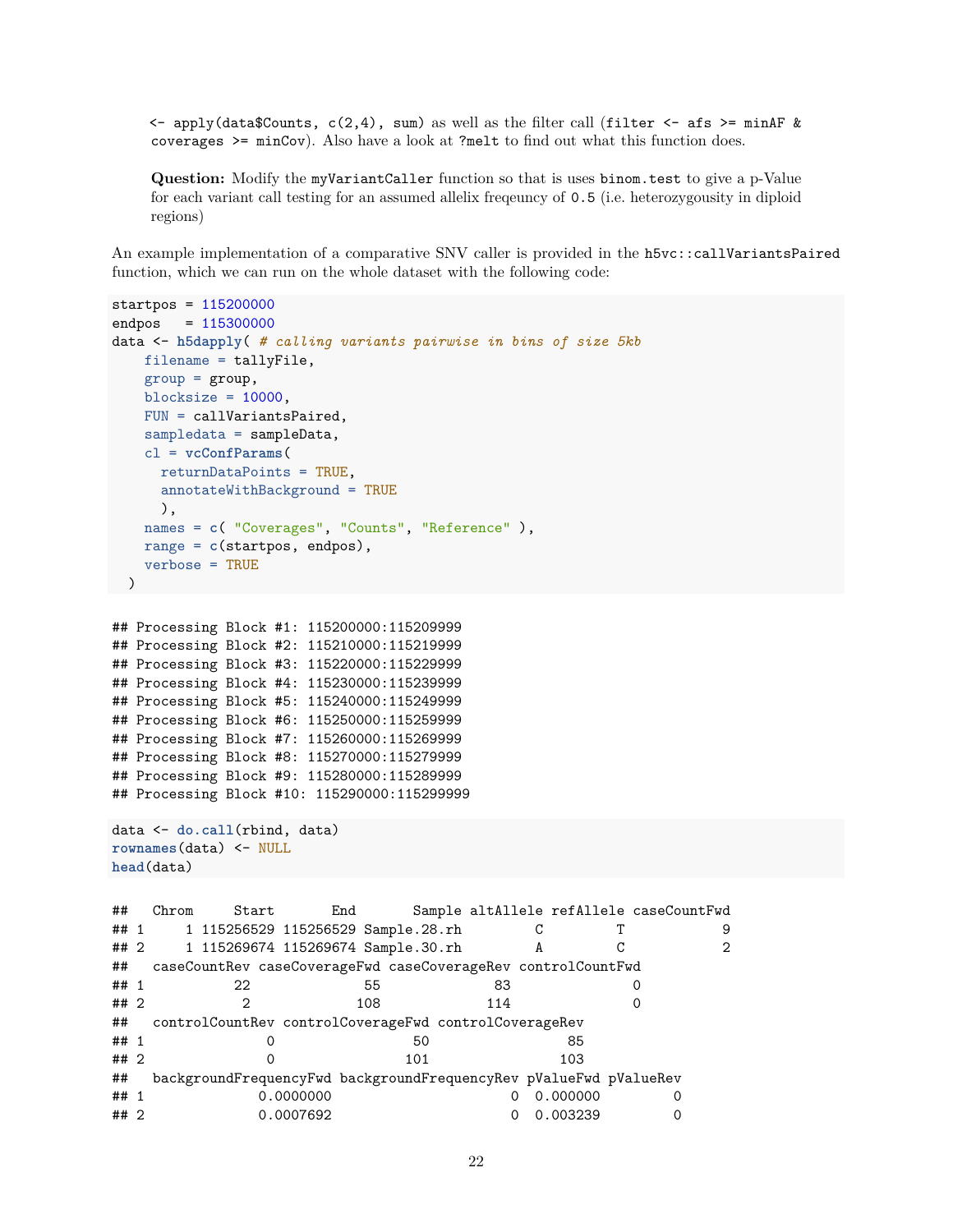It's behaviour is controlled through the parameter cl which is a simple list of configuration parameters. The function vcConfParams is the default constructor for that list and a look at it's parameters reveals the underlying concepts in the variant calling function.

## \$minStrandCov ## [1] 5 ## ## \$maxStrandCov ## [1] 200 ## ## \$minStrandAltSupport ## [1] 2 ## ## \$maxStrandAltSupportControl ## [1] 0 ## ## \$minStrandDelSupport ## [1] 2 ## ## \$maxStrandDelSupportControl ## [1] 0 ## ## \$minStrandCovControl ## [1] 5 ## ## \$maxStrandCovControl ## [1] 200 ## ## \$bases ## [1] 5 6 7 8 ## ## \$returnDataPoints ## [1] FALSE ## ## \$annotateWithBackground ## [1] FALSE ## ## \$mergeCalls ## [1] FALSE ## ## \$mergeAggregator  $\#$  function  $(x, \ldots)$ ## UseMethod("mean") ## <bytecode: 0x7f89e0e18790> ## <environment: namespace:base> ## ## \$pValueAggregator ## function (..., na.rm = FALSE) .Primitive("max")

**vcConfParams**()

For a detailed description see ?vcConfParams. It should be noted that the callVariantsPaired function is really just an example of how I go about calling variants. If you have your own ideas for how to call variants, you can implement those easily in a similar function to myVariantCaller or callVariantsPaired.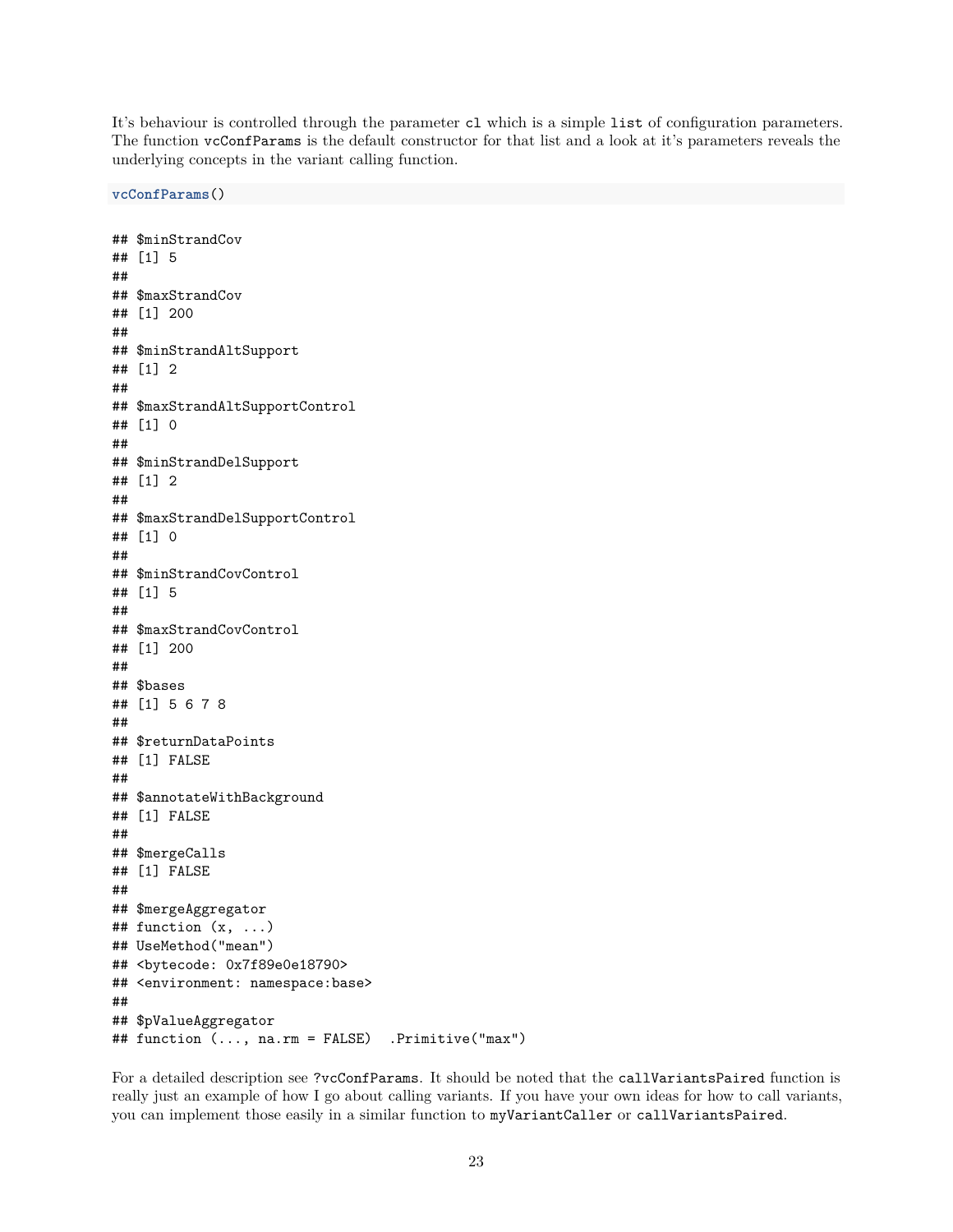Let's plot the variants we have detected with the comparative variant calling approach. Here we also make use of the fact that mismatchPlot returns a ggplot plot object which can be further manipulated by addition of layers or themes (the usage of ggplot2 will not be part of this tutorial; have a look at ?theme for an overview of how to style the plots according to your wishes, e.g. have a look at what happens when you add theme(panel.background = element\_rect(color = "red")) to the plot object p).

**Question:** After runnign the following code you will find the object p in your R environment. Look at ?theme as well as ?element rect and ?element text to find out about some of the ways in which you can modify the plot by changing font sizes, angles and colours.

```
windowsize = 50
plots = list()
for(idx in seq(length=nrow(data))){
  varpos <- data$Start[idx]
  sample <- data$Sample[idx]
  selectedSamples <- subset(
   sampleData,
   Patient == sampleData$Patient[sampleData$Sample == data$Sample[idx]]
   )$Sample
  sampleDataSubset <- subset( sampleData, Sample %in% selectedSamples)
  sampleDataSubset$Column <- rank(sampleDataSubset$Column)
  plotData <- h5readBlock(
   filename = tallyFile,
   group = group,samples = selectedSamples,
   range = c(varpos - windowsize, varpos + windowsize)
  \lambdap <- mismatchPlot(
   data = plotData,
   sampledata = sampleDataSubset,
   position = varpos,
   windowsize = windowsize)
  plots[[idx]] <- p
 print(p + theme(strip.text.y = element_text(family="serif", angle = 0, size = 12)))
}
```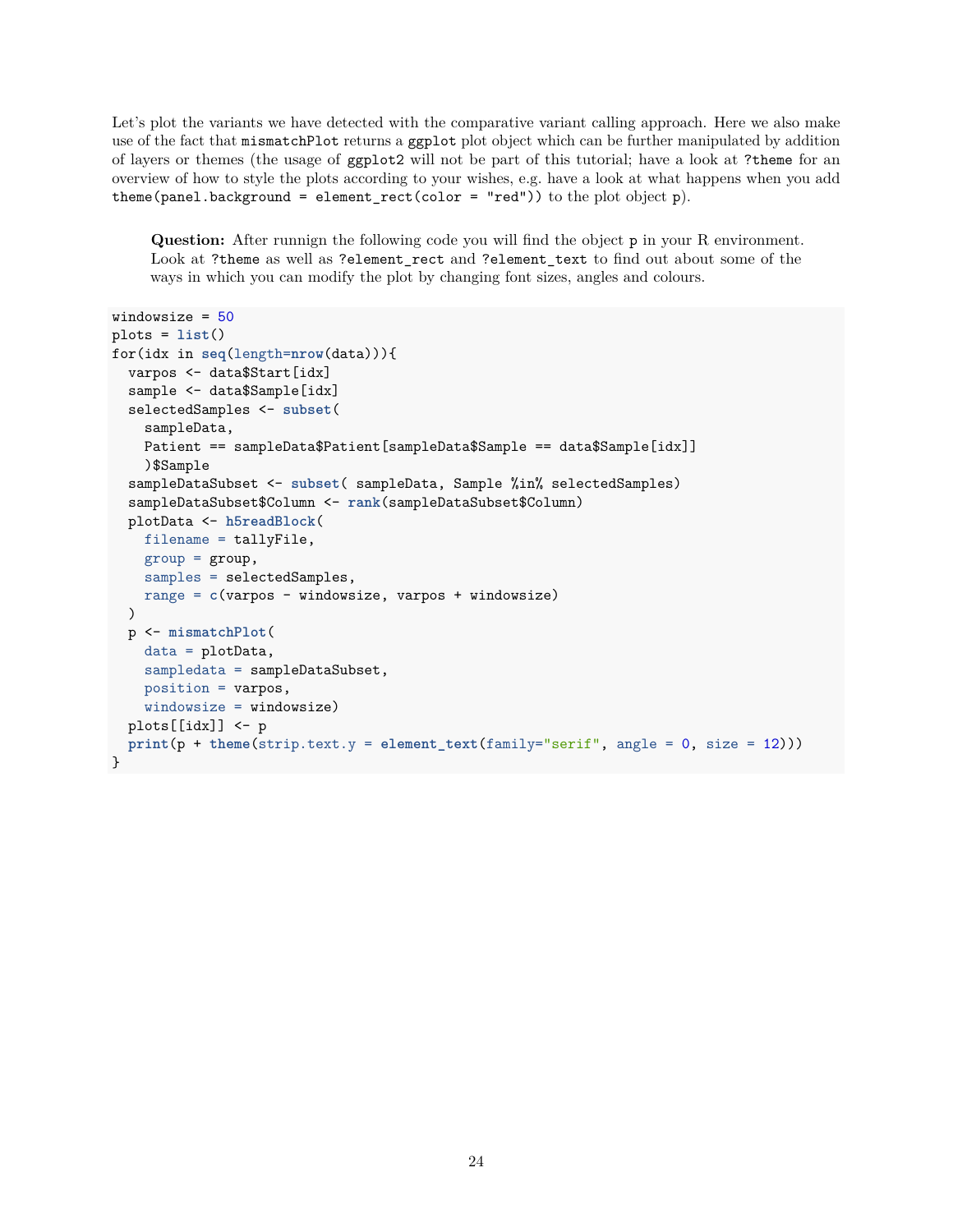

We have found two variants and we can see that while the first looks promising, the second is actually present at a very low frequency. This doesn't make it any less interesting, just more likely to be a clonal variant present in a small fraction of the cell population that was sequenced. We can see this also by looking at the variant call table again.

```
data$Support <- data$caseCountFwd + data$caseCountRev
data$Coverage <- data$caseCoverageFwd + data$caseCoverageRev
data$AllelicFrequency <- data$Support / data$Coverage
```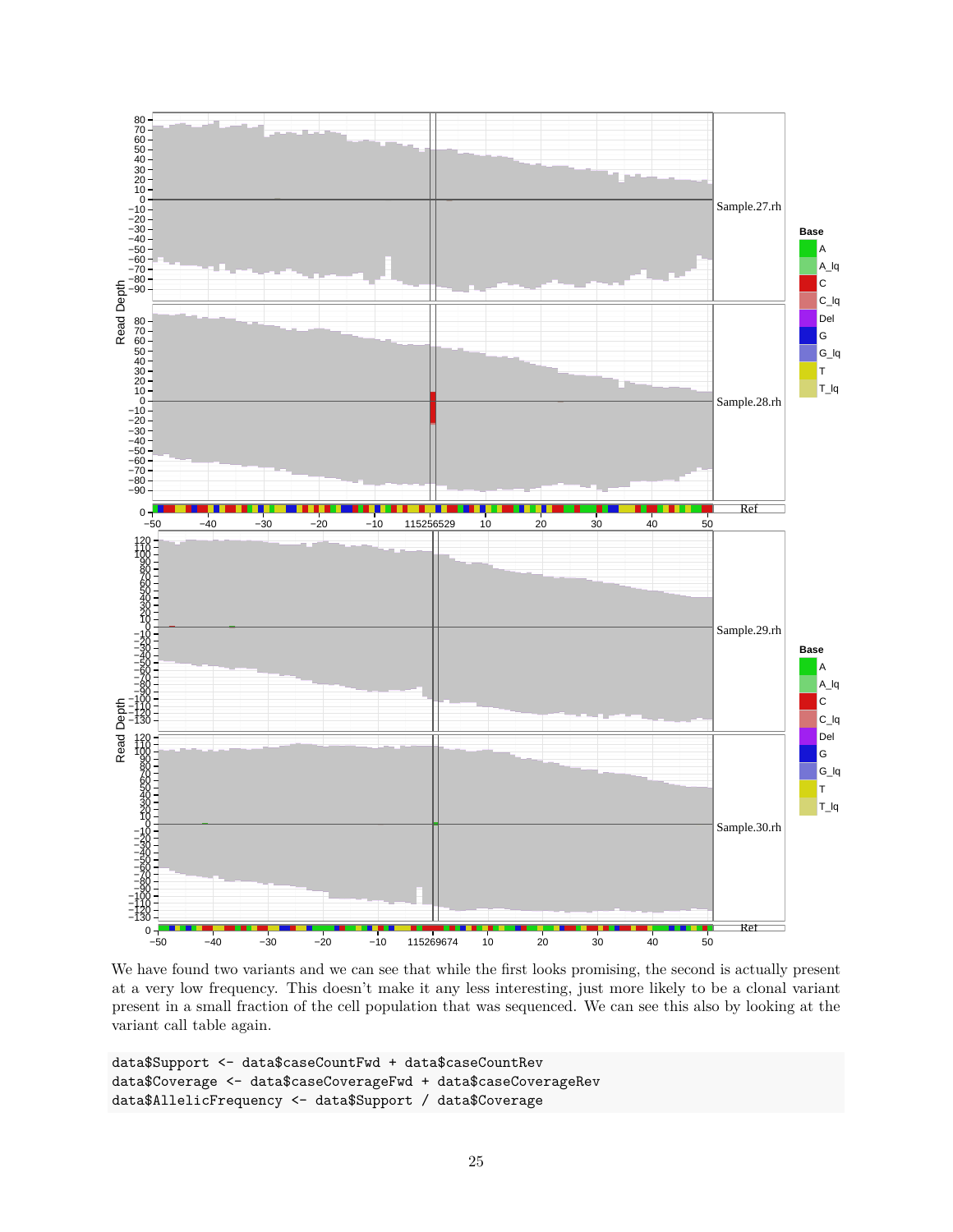data

| ##   | Chrom | Start                                                             |           | End |         |          |   |          |   | Sample altAllele refAllele caseCountFwd |
|------|-------|-------------------------------------------------------------------|-----------|-----|---------|----------|---|----------|---|-----------------------------------------|
| ## 1 |       | 1 115256529 115256529 Sample.28.rh                                |           |     |         |          |   |          |   | 9                                       |
| ## 2 |       | 1 115269674 115269674 Sample.30.rh                                |           |     |         |          | A |          | С | 2                                       |
| ##   |       | caseCountRev caseCoverageFwd caseCoverageRev controlCountFwd      |           |     |         |          |   |          |   |                                         |
| ## 1 |       | 22                                                                |           | 55  |         | 83       |   |          |   |                                         |
| ##2  |       | $\mathcal{D}_{1}$                                                 |           | 108 |         | 114      |   |          |   |                                         |
| ##   |       | controlCountRev controlCoverageFwd controlCoverageRev             |           |     |         |          |   |          |   |                                         |
| ## 1 |       |                                                                   |           |     | 50      |          |   | 85       |   |                                         |
| ##2  |       |                                                                   |           |     | 101     |          |   | 103      |   |                                         |
| ##   |       | backgroundFrequencyFwd backgroundFrequencyRev pValueFwd pValueRev |           |     |         |          |   |          |   |                                         |
| ## 1 |       |                                                                   | 0.0000000 |     |         | $\Omega$ |   | 0.000000 |   | 0                                       |
| ##2  |       |                                                                   | 0.0007692 |     |         | $\Omega$ |   | 0.003239 |   | 0                                       |
| ##   |       | Support Coverage AllelicFrequency                                 |           |     |         |          |   |          |   |                                         |
| ## 1 |       | 31<br>138                                                         |           |     | 0.22464 |          |   |          |   |                                         |
| ## 2 |       | 222<br>4                                                          |           |     | 0.01802 |          |   |          |   |                                         |

**Question:** Think about how you could annotate genomic regions with an estimate of their local density of mismatches per sample using a list of positions (e.g. some variant calls) and the h5readBlock function to retrieve data located at and around those positions. **Hint:** A combination of matrix operations on the data can help you get an idea of how many mismatches are present in the blocks in each of the samples.

#### <span id="page-25-0"></span>**Creating variant reports**

Using ReportingTools we can create beautiful interactive HTML reports that contain our list of variant calls and links to usefull other information (e.g. ENSEMBL gene entries, mismatchPlots, etc.). An example is given below.

```
library(ReportingTools)
```

```
## Loading required package: knitr
## Loading required package: DBI
## Loading required package: AnnotationDbi
## Loading required package: Biobase
## Welcome to Bioconductor
##
## Vignettes contain introductory material; view with
## 'browseVignettes()'. To cite Bioconductor, see
## 'citation("Biobase")', and for packages 'citation("pkgname")'.
##
##
## Attaching package: 'AnnotationDbi'
##
## The following object is masked from 'package:BSgenome':
##
## species
##
##
##
##
```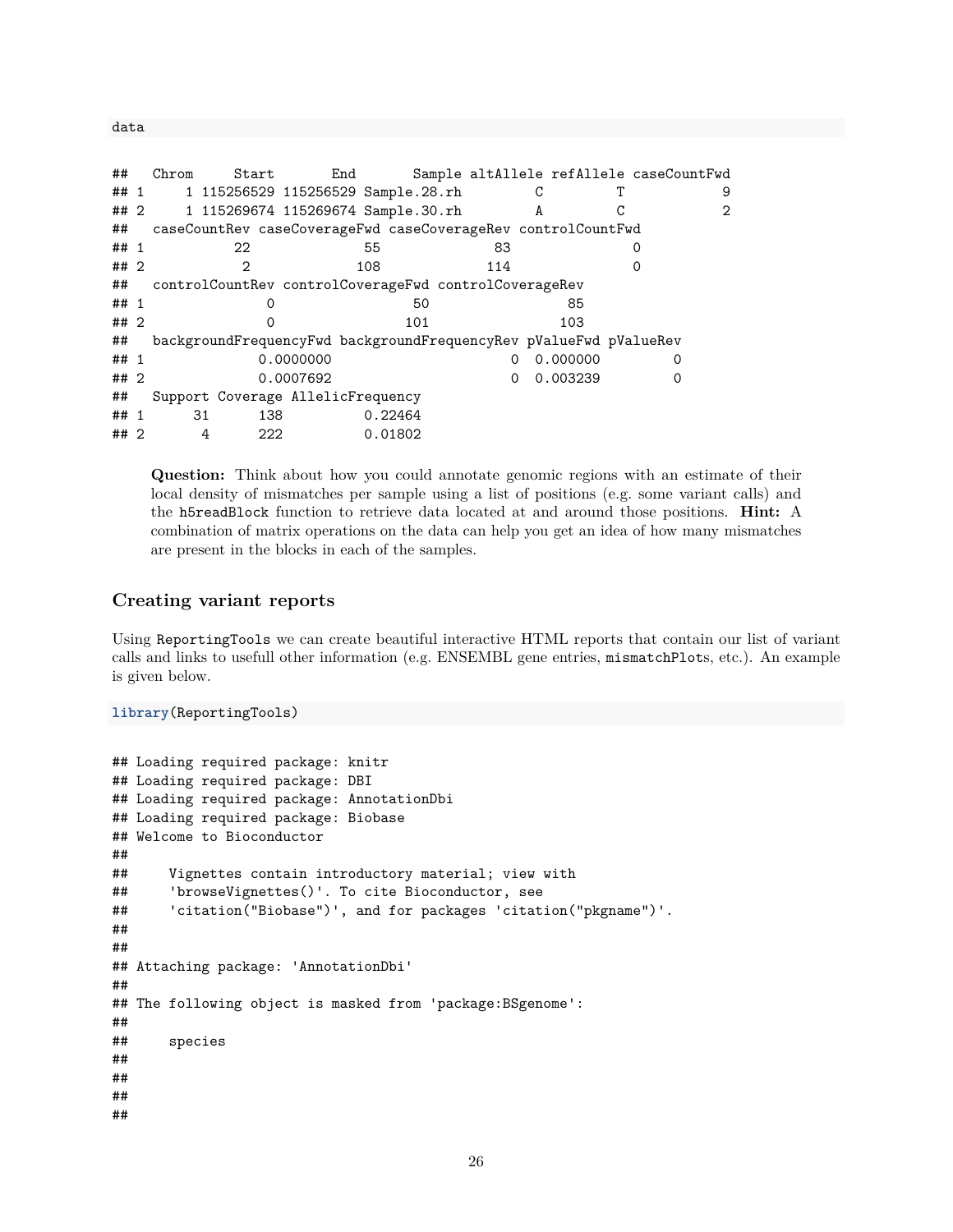```
## Attaching package: 'ReportingTools'
##
## The following object is masked from 'package:Rsamtools':
##
## path
library(hwriter)
for(idx in seq_len(length(plots))){
  png(paste("Var", idx, "png", sep="."), 1200, 800)
  print(plots[[idx]])
  dev.off()
}
reportData <- data
reportData$mismatchPlot <- paste0(
  "<a target=\" blank\" href=\"Var.",
  seq(length=nrow(data)),
  ".png\">Link</a>" ) # add a link to the variant plot files
htmlRep <- HTMLReport(shortName = "VariantReport", baseDirectory = getwd())
publish( reportData, htmlRep ) # publish the data.frame to the HTML reports
finish(htmlRep)
```
## [1] "./VariantReport.html"

**Question:** Open the VariantReport.html file in a web browser and have a look around the report.

#### <span id="page-26-0"></span>**Creating custom plots**

We can generate our own plots using the geom\_h5vc function to add layers to a ggplot2 plot object. In the following example we use the example file provided by the h5vcData package to plot overviews of total number of mismatches.

```
tallyFile <- system.file( "extdata", "example.tally.hfs5", package = "h5vcData" )
sampleData <- getSampleData( tallyFile, "/ExampleStudy/16" )
position <- 29979629
windowsize <- 30
samples <- sampleData$Sample[sampleData$Patient == "Patient8"]
data <- h5readBlock(
 filename = tallyFile,
  group = "/ExampleStudy/16",
 names = c("Coverages", "Counts"),
 range = c(position - windowsize, position + windowsize)
)
# Summing up all mismatches irrespective of the alternative allele
data$CountsAggregate = colSums(data$Counts)
# Simple overview plot showing number of mismatches per position
p <- ggplot() +
geom_h5vc( data=data,
           sampledata=sampleData,
           windowsize = 35, position = 500,
           dataset = "Coverages", fill = "gray" ) +
```